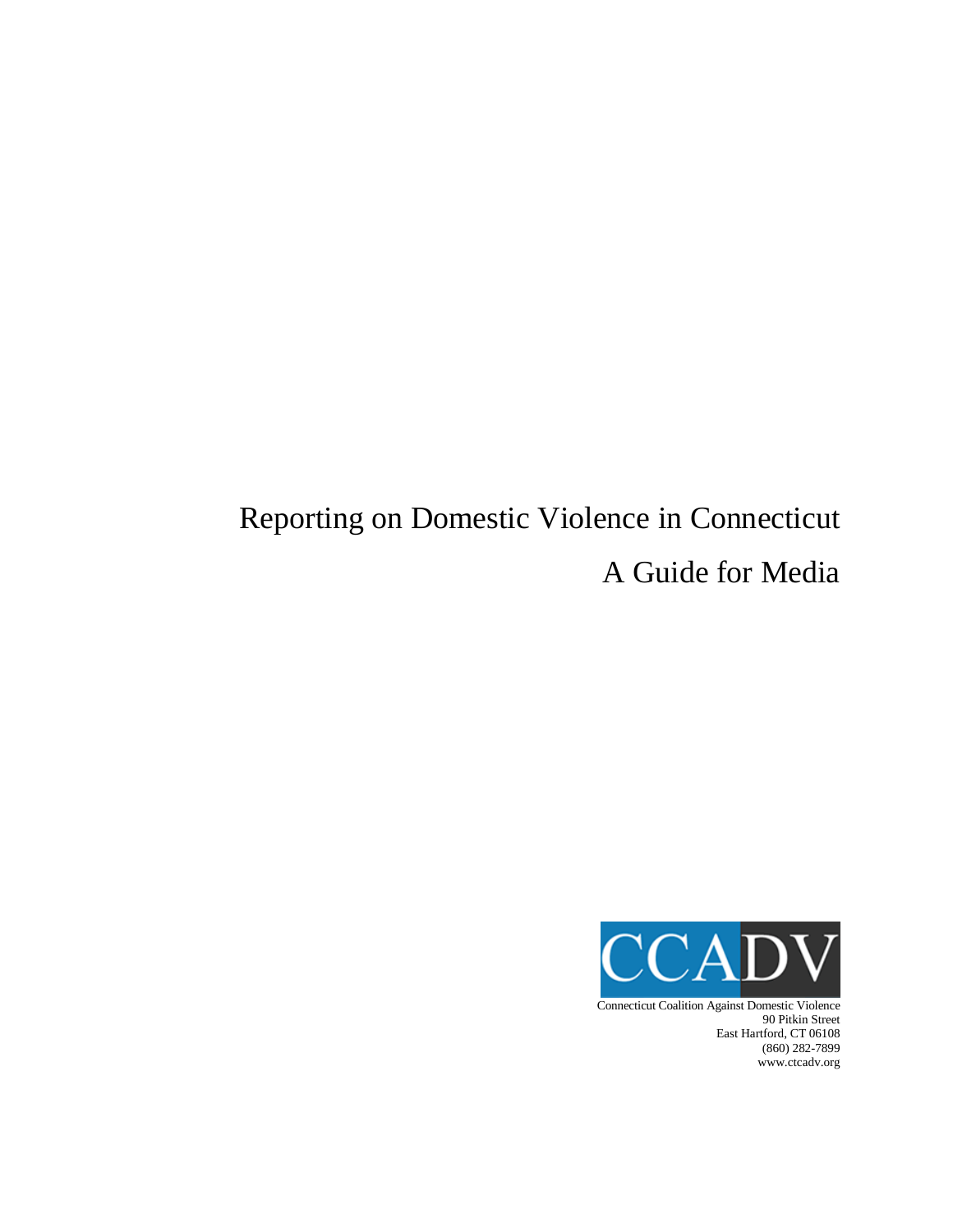## **Contents**

Please note: You can click on the title to directly take you right to that section.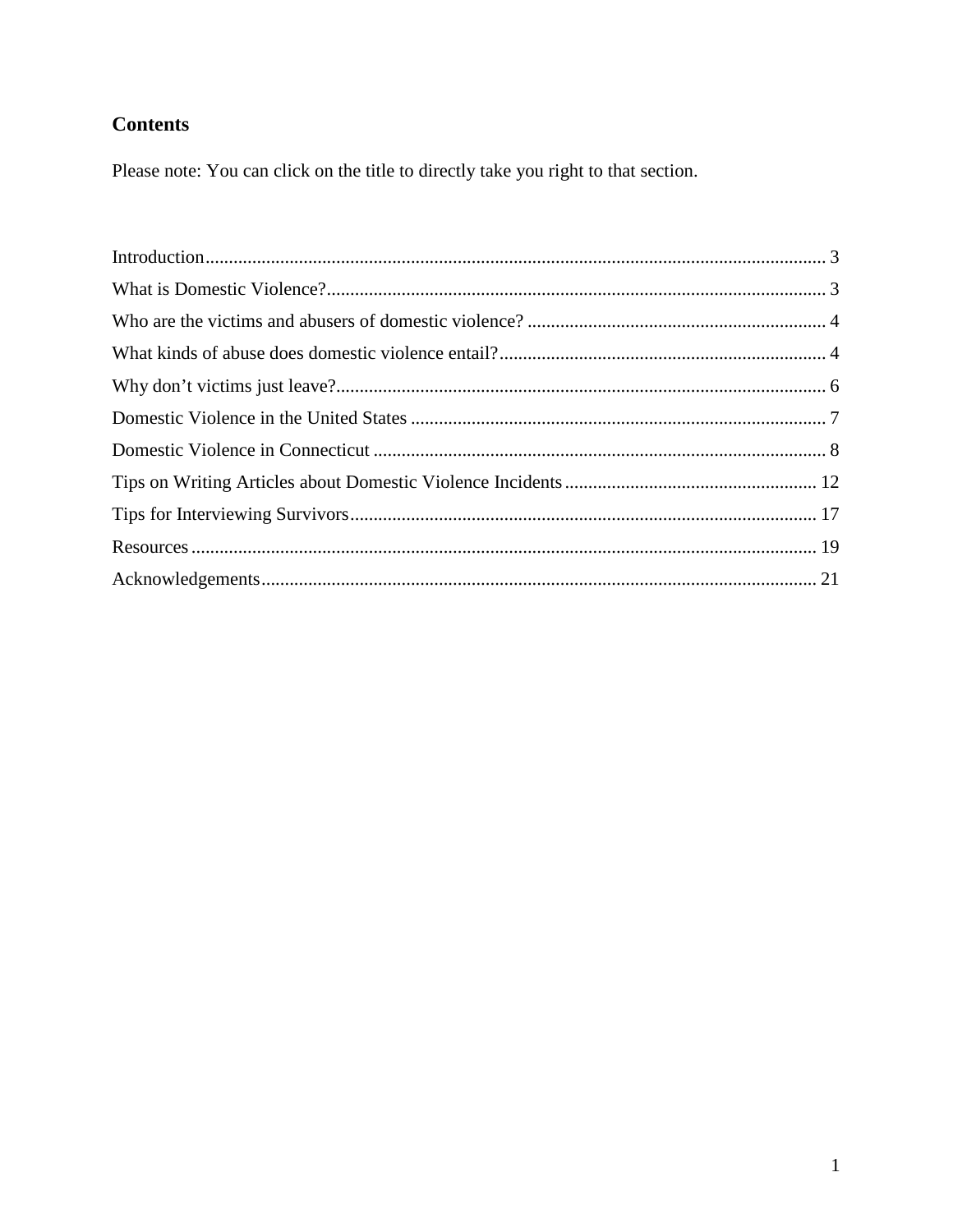The Connecticut Coalition Against Domestic Violence is a statewide, non-profit membership organization that was founded in 1978 as the "Battered Women's Task Force." Incorporated in 1986, CCADV's membership is composed of eighteen non-profit domestic violence agencies located throughout Connecticut; these agencies directly provide valuable services to victims and their children, including but not limited to safety planning, advocacy, counseling and emergency shelter.

Along with its member organizations, CCADV works toward the ultimate goal of ending all forms of domestic violence. As a means of doing so, the Coalition seeks to change the social conditions, beliefs, and social actions that perpetuate abuse against victims of domestic violence. Such change is realized through programs of policy advocacy, public awareness, technical assistance, and education.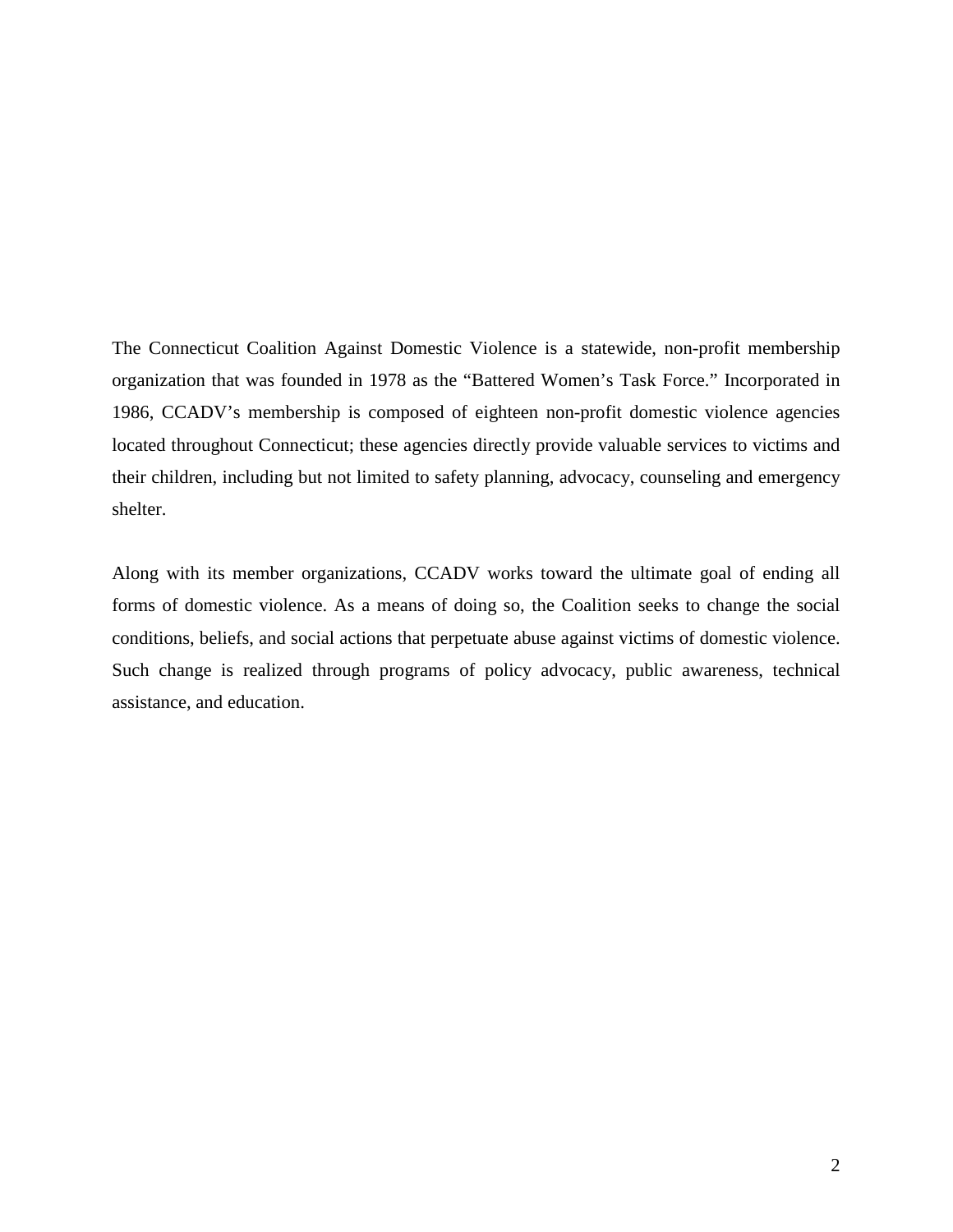## <span id="page-3-0"></span>**Introduction**

Journalists go beyond the mere act of presenting simple facts and dates to the general public. They also collect interviews and frame facts in order to tell stories; in doing so, they create the very lens through which an audience sees and interprets those stories. Such is the power of reporters, and subsequently their writing about incidents of domestic violence is especially significant. Countless myths surrounding domestic violence prevail – myths that are all too often reflected in different forms of the media. Conversely, however, numerous reporters have utilized the opportunity to not only tell stories of abuse but to do so in a way that brings domestic violence as an important issue to light. They present not just facts but education, speak not only of victimization but of survival and prevention.

Our goal is to change the social conditions, beliefs, and social actions that perpetuate abuse against victims of domestic violence. As a result, our purpose in writing this guide is to create a resource that provides journalists with accurate information about intimate partner violence. This information will hopefully help them to write strengthened stories that impact how their readers understand this critical issue. We hope that this in turn fosters a heightened awareness and understanding of domestic violence.

## <span id="page-3-1"></span>**What is Domestic Violence?**

Domestic violence is a pattern of abusive behavior in an intimate relationship where one partner tries to control and dominate the other. The behavior may be verbally, psychologically, physically or sexually abusive with the victim left feeling scared, confused, dependent and insecure. Assaulting, threatening or stalking an intimate partner is a crime in the state of Connecticut. Throughout this guide, the term "intimate partner violence" will also be used as an occasional substitution for "domestic violence."

We mean "intimate relationship," in turn, to be a current or past relationship. It can also range from anywhere between casual dating and serious, long-term commitment (living together, marriage, civil union, etc.). A relationship can be considered intimate even when its members do not live together or have never lived together, as well as when its partners have a child in common.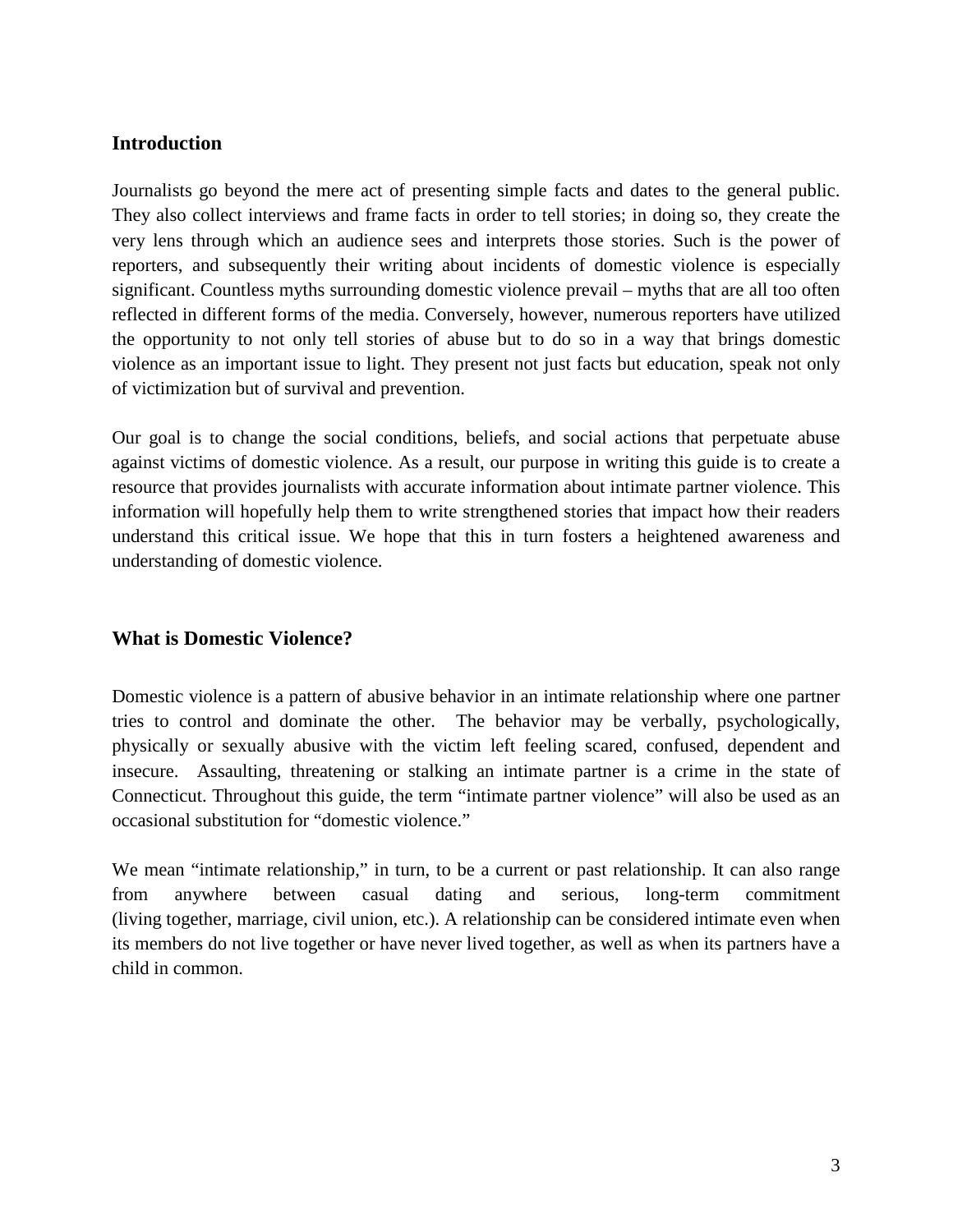## <span id="page-4-0"></span>**Who are the victims and abusers of domestic violence?**

Domestic violence is pervasive and extends to *all* groups of people regardless of gender, age, ethnicity, socioeconomic class, etc. For instance, there are women who are abusers as well as others who are victims, and the same is true for men; battering takes place within LGBT relationships at about the same rate as in heterosexual ones. [1](#page-21-1) Nevertheless, it important to also note that the vast majority of the victims of domestic violence are women while the majority of abusers are men. Women comprise approximately 86 percent of domestic abuse victims while around three-fourths of perpetrators are men. [2](#page-22-0) Additionally, even though women are less likely to be victims of violent crime overall, they are five to eight times more likely to suffer violence committed by an intimate partner. [3](#page-22-1)

## <span id="page-4-1"></span>**What kinds of abuse does domestic violence entail?**

There are many different types of abuse, all of them serving as one partner's mechanism of control over the other. Often, the initial abusive acts are minor and excused as trivial but then escalate to more frequent and serious attacks as the relationship progresses. It is important to note that all of these different shapes of abuse can structure a relationship, or only one might; either way, the relationship is still considered to be one in which domestic violence is present. Abuse can be:

## *Physical*

Physical violence is aggressive contact that often results in some sort of bodily injury. Between 2001 and 2005, approximately two-thirds of U.S. victims of nonfatal intimate partner violence "reported that they were hit, slapped, or knocked down."[4](#page-22-2) Survivors of abusive relationships often sustain injuries ranging from minor bruises and cuts to incapacitating disabilities that follow them for the rest of their lives. Women are particularly susceptible to and experience physical abuse when they are pregnant.<sup>[5](#page-22-3)</sup>

The culminating form of physical abuse is murder. Every year in the United States, numerous abusers claim the lives of their victims. From 2001 to 2005, intimate partners were responsible for the deaths of about thirty percent of murdered women and five percent of murdered men.<sup>[6](#page-22-4)</sup> Abusers can and do commit homicide during the course of living with their intimate partners; nevertheless, many more do so when victims attempt to leave the abusive relationship.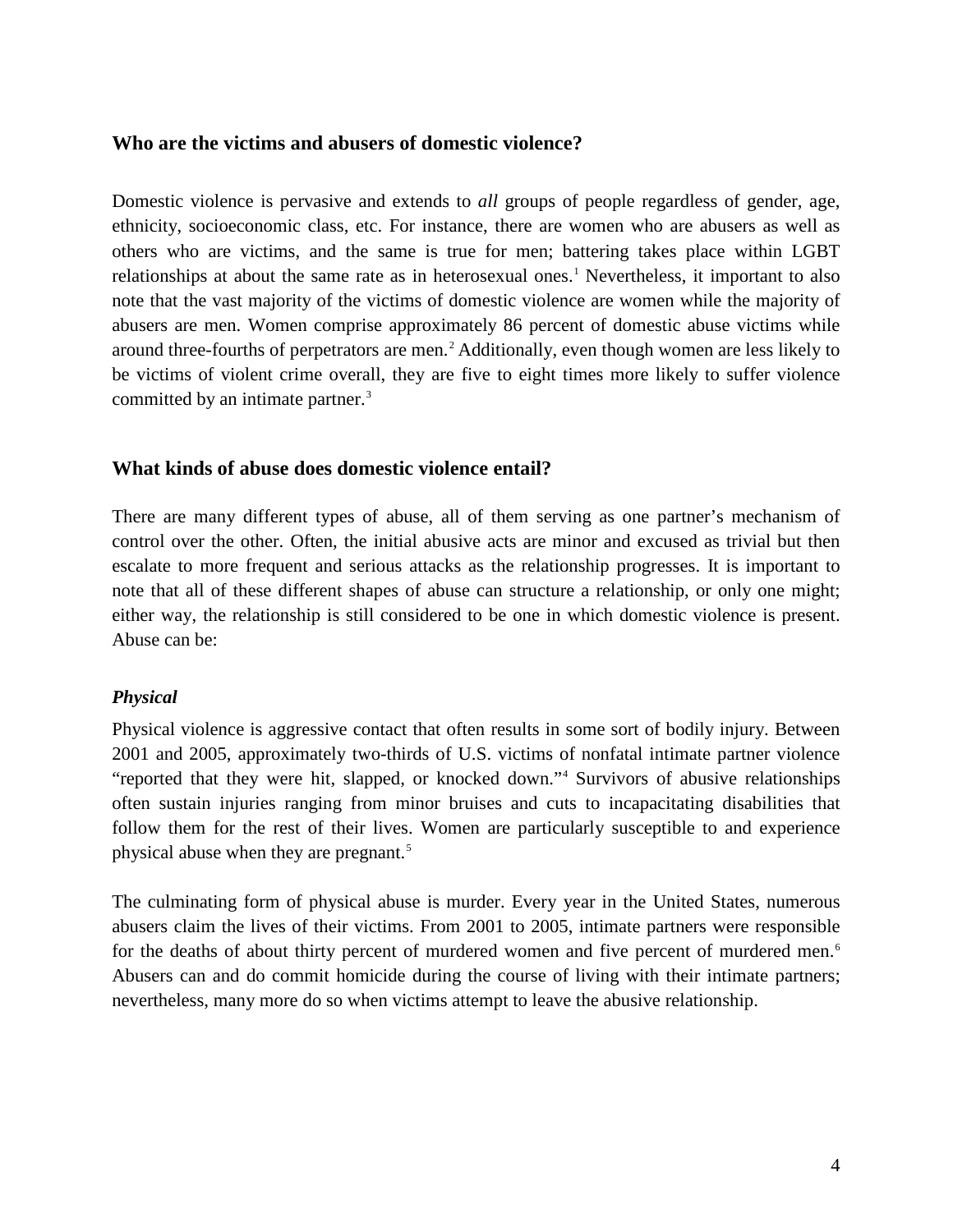## *Sexual*

Physical violence frequently is accompanied by sexual violence. Sexual assault is an act of violence, power, and control in which abusers employ any manner of intimidation or manipulation to coerce any form of unwanted sexual activity. One example of sexual assault is rape, which in Connecticut is *actual or attempted* vaginal, oral, or anal penetration by an object or body part. Other examples of sexual assault include unwanted touching, painful/degrading acts during sexual intercourse, and refusing to allow the use of contraceptives or protections against STDs. In the United States overall, three quarters of women who report being sexually or physically abused since age 18 also report that the assault had been committed by an intimate partner.<sup>[7](#page-22-5)</sup>

## *Emotional/Psychological*

Abusers commonly inflict emotional or psychological violence on victims. Such violence can come in the form of verbal abuse and threats. Since 2001, in reference to nonfatal intimate partner violence, about two-thirds of victims on average are threatened with physical attack; in addition, "27% of female victims and 15% of male victims reported that the offender threatened to kill them." . [8](#page-22-6)

Emotional abuse does not have to be directed solely at victims in order to negatively influence them; threats and physical aggression can also be aimed at victims' children, pets or personal property as a technique of intimidation and demonstration of control. Abusers also frequently go to great lengths to exert psychological control over their victims by depriving them of economic resources (e.g. placing all assets in the abuser's name and/or harassing the victim at work in order to get her/him fired) and isolating them from supportive networks of friends and family.

## *Stalking*

Abusers who stalk do such things as make unwanted visits or calls and obsessively follow their victims. Stalking also occurs also in mediums like email, social networking websites and via texting. From 2005 to 2006, 3.4 million people in the United States reported that they were victims of stalking.<sup>[9](#page-22-7)</sup> Stalking is often both a form of harassment and a threat that preludes further violence. Of those women who are stalked by former husbands, for example, eighty percent are physically assaulted and thirty percent are sexually assaulted by those partners.<sup>[10](#page-22-8)</sup>

## *Teen Dating Violence*

Patterns of abuse are especially and troublingly seen amongst teenagers. As with adults, dating violence occurs in both casual and serious teenage relationships. One in five of U.S. adolescents aged eleven to fourteen reported that their friends were victimized by those they were dating; in addition two out of five of eleven and twelve year olds stated that they had friends in verbally abusive relationships.<sup>[11](#page-22-9)</sup> As with intimate partner violence overall, teen dating violence more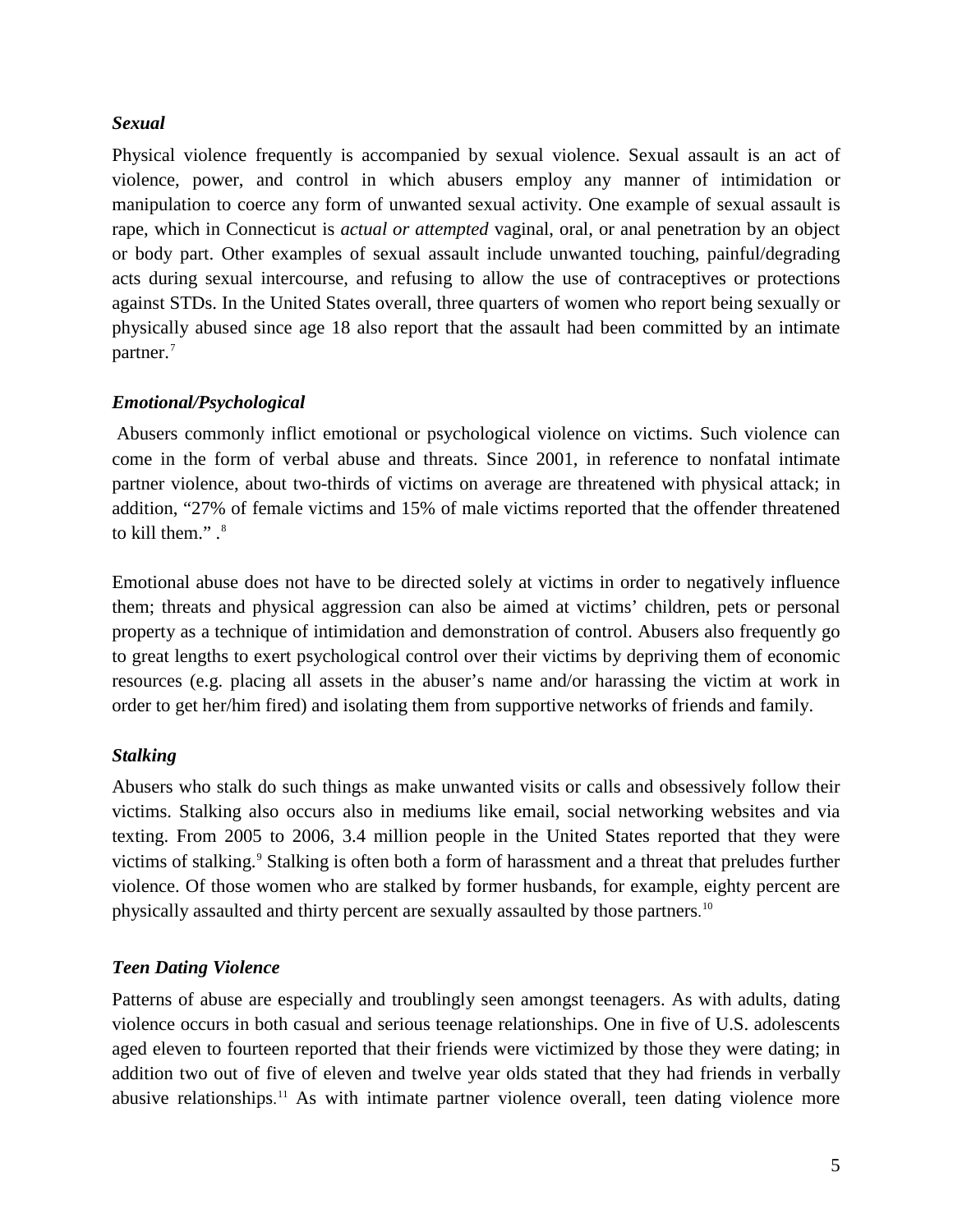extensively affects young women; it is additionally estimated that about one in three teenaged girls in the United States is a victim of some sort of abuse from a dating partner.<sup>[12](#page-22-10)</sup> Intimate partner violence has particularly serious consequences for adolescents because it has the ability to significantly hinder their abilities to develop self-worth and personal values, to succeed in school, and to develop healthy relationships (romantic and otherwise) in the future.

## <span id="page-6-0"></span>**Why don't victims just leave?**

Most victims of domestic violence make multiple journeys to assisting programs and/or shelters before finally leaving their abusive relationship. Others may simply stay with abusive partners. The idea of staying in a volatile and potentially deadly relationship is inconceivable to many people, however, and in their speculation they might downplay the severity of the abuse or even place a certain level of blame on victims: *If the abuse was so bad, surely s/he should have known enough to leave?*

The answer is certainly not so simple. In fact, to even ask this question wrongly assumes that a measure of responsibility lies with the victim for not choosing the 'correct' option of leaving. However, victims often have a multitude of risks that they must consider about their relationships, and many have reasons to stay with their partners for any length of time. The physical, emotional and sexual injuries they might obtain within the relationship are only a few factors. Victims who are undocumented immigrants, for example, might not speak English well and/or fear the possibility of deportation. Others (especially those with little education/jobs skills, or who have not worked for many years in order to take care of children) realistically believe that leaving their partners will in turn leave them without a possible means of income, or with a drastically reduced income – which consequently means a much lower quality of life for themselves and their often accompanying children. Indeed, in the United States almost half of all homeless women and children are so because they are escaping domestic violence.<sup>[13](#page-22-11)</sup> Countless victims also fear that if they leave, their partners could receive sole custody of or simply take their children and pets. This by no means is an exhaustive list; it must be taken into consideration that each victim of domestic violence has individual hazards and resources that s/he must evaluate when considering whether or not to leave an abusive relationship.

It is also critical to understand that abusers' violence often does not stop when their partners leave; indeed, the dangers that victims face considerably escalate after leaving abusive relationships, especially for women. Victims who go into hiding or place miles of distance between themselves and abusers can be and are often tracked and followed. Others frequently must continue to see their abusing partners even after divorce or separation, particularly if they share custody of their children. Abusers can and often do take this opportunity to stalk, harass,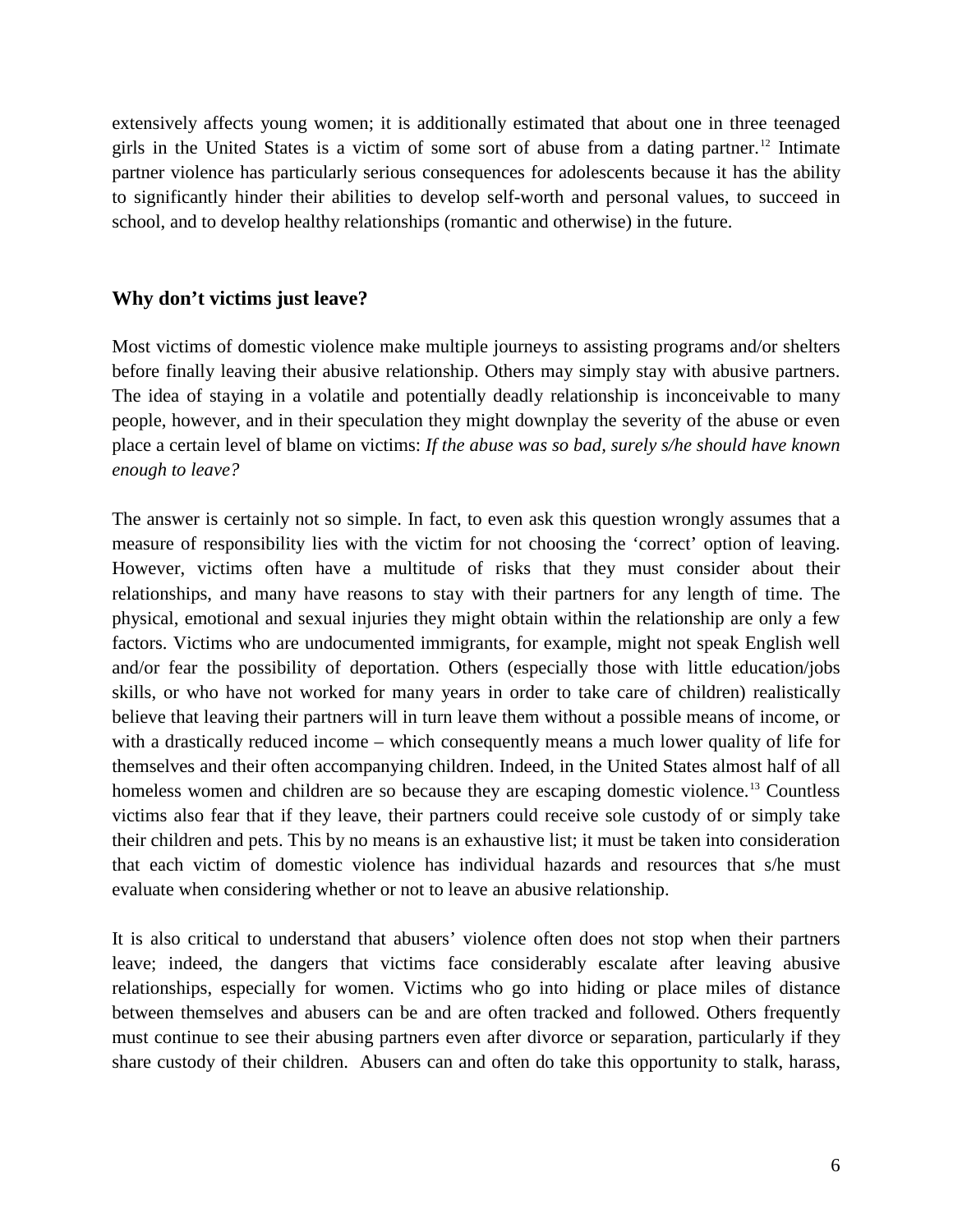and/or kill their former partners. In 2000, it was estimated that "73% of emergency room visits and up to 75% of calls to police for domestic violence incidents occur after separation."[14](#page-22-12)

## <span id="page-7-0"></span>**Domestic Violence in the United States**

## *A Brief History of the Emerging Advocacy Movement in the U.S.*[15](#page-22-13)

There was a time in the United States when domestic violence was considered to be a private family matter, when the term itself was not even in the American conscious. Violence that husbands committed against their wives, including marital rape, was not largely considered to be a particularly noteworthy issue; victims were routinely accused of provoking violence and/or simply making everything up. Domestic violence was thought to be an individual issue, not one that is infused throughout society. Women started to actively articulate the reality of abuse in their lives around the 1970s, fueled especially by the feminist movement of the age whose message was that the personal is political. Conscious-raising and support groups helped victims to realize that they truly were not alone, and shelters began to be established for battered women.

The 1980s especially began a time where victims and their advocates demanded accountability from social systems and from the law. Many were successful in getting their states to pass laws that helped victims of domestic violence, including increased gun ownership restrictions, stronger sentencing for batterers, and sensitivity training for police officers and other legal personnel. The 1990s saw a continuation and expansion of the system reforms and legislative changes that were originally enacted in the 1980s. As the anti-domestic violence movement became mainstreamed, advocates focused on improving other social systems such as welfare and access to housing. Advocates continue among other things to fight to increase legislative protections for victims, maintain funding for services, and promote preventative knowledge and educational programs about domestic violence.

#### *Violence Against Women Act (VAWA)*

Perhaps one of the most important pieces of federal legislation that helps to combat domestic violence is the Violence Against Women Act. Originally passed by the U.S. Congress in 1994, it has since been amended and reauthorized twice (in 2000 and 2005). Since its inception, VAWA has strengthened anti-domestic violence laws as well as allocated grant money to anti-domestic violence programs. Just some of what VAWA has made possible:

> • Any abuser who crosses state lines to commit violence against his/her partner (e.g. kidnapping the abused partner) now violates federal law and so faces heavier prison terms.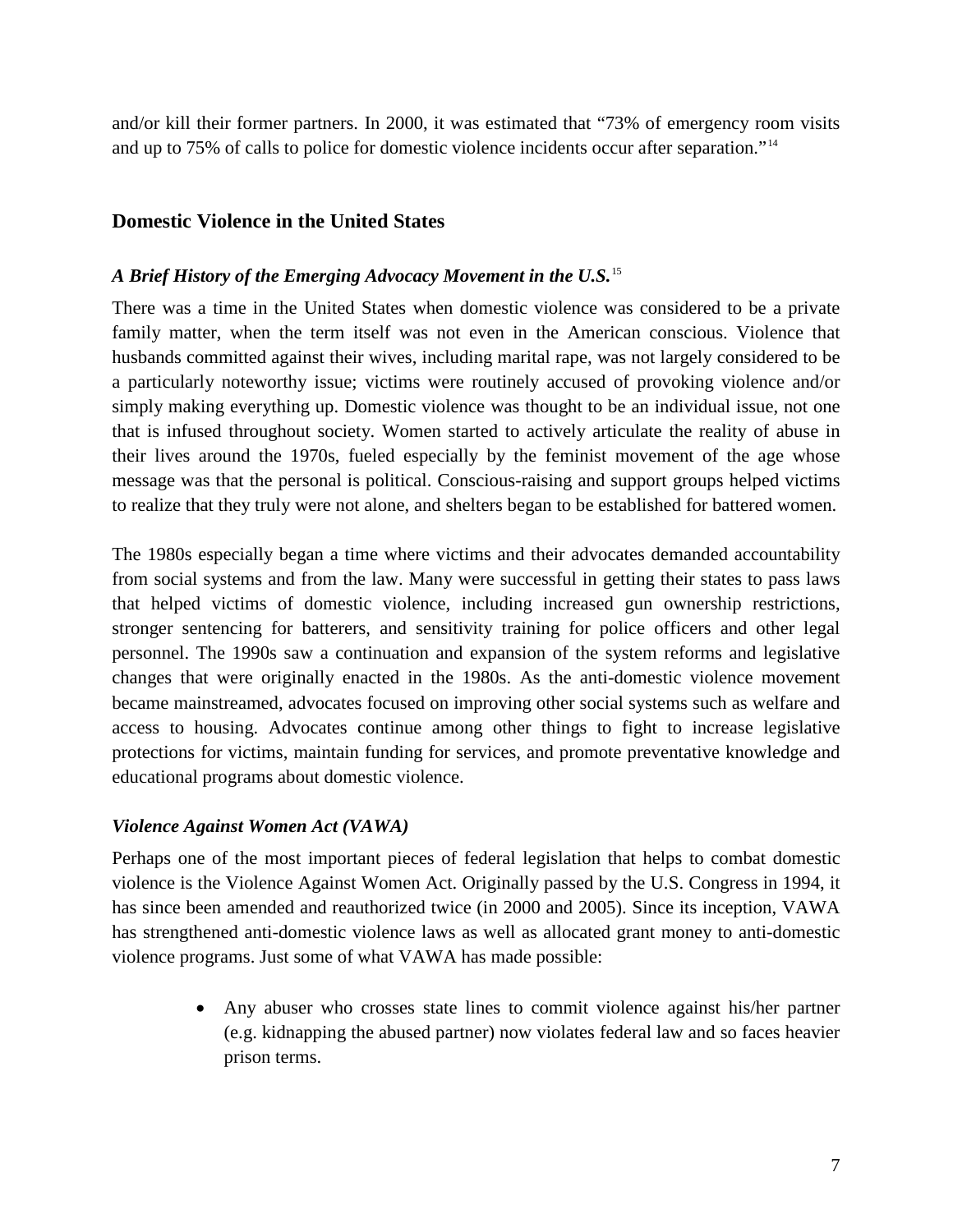- The National Domestic Violence Hotline was created, taking 4,826 phone calls just in its first month of operation. [16](#page-22-14)
- Grant money has been given, among other things, to state and tribal coalitions, to train law enforcement and other officials, and to provide low-income victims with legal aid and housing.

## *Federal laws about firearms*

- Abusers convicted of felonies or misdemeanors in which domestic violence occurs cannot possess or buy a gun  $[18 \text{ USC } 922 \text{ (g)} (9)]$ . This law also applies to law enforcement officers and other government officials. If convicted of a domestic violence felony or misdemeanor, they cannot own or purchase guns even for their job [18 USC 925(a)(1)].
- Abusers who violate the federal law and continue to own or purchase guns could potentially face jail time for up to ten years, a fine, or both [18 USC 924 (a) (2)].
- Under federal law, if victims hold a restraining order that meets federal requirements, their abusers cannot possess or purchase guns [18 USC  $\S 922 \text{ (g)}(8)$ ].

## <span id="page-8-0"></span>**Domestic Violence in Connecticut**

Domestic violence has been and continues to be a serious problem in Connecticut. From 2010 to 2011, CCADV and its membership organizations provided services to 54,178 victims. Of these, 1,364 adults and 1,038 children spent time in emergency housing because they were in grave and immediate danger. In addition, 13,062 adult victims, 283 teens experiencing abuse and 908 children received other support services, including but not limited to individual counseling, access to support groups, and assistance with developing safety plans. Criminal court services, such as court advocacy, were utilized by 37,523 domestic violence victims.<sup>[17](#page-22-15)</sup> These numbers, of course, only include those women served by these programs; they do not speak for the countless unspoken victims who do not come forward when they need help.

#### *Connecticut Domestic Violence Laws and Terms*

There are no specific domestic violence laws in Connecticut. However, there are laws that handle incidents of domestic violence, such as those that address assault, sexual assault, and kidnapping. Abusive partners can be charged with felonies or misdemeanors depending on the facts of the case.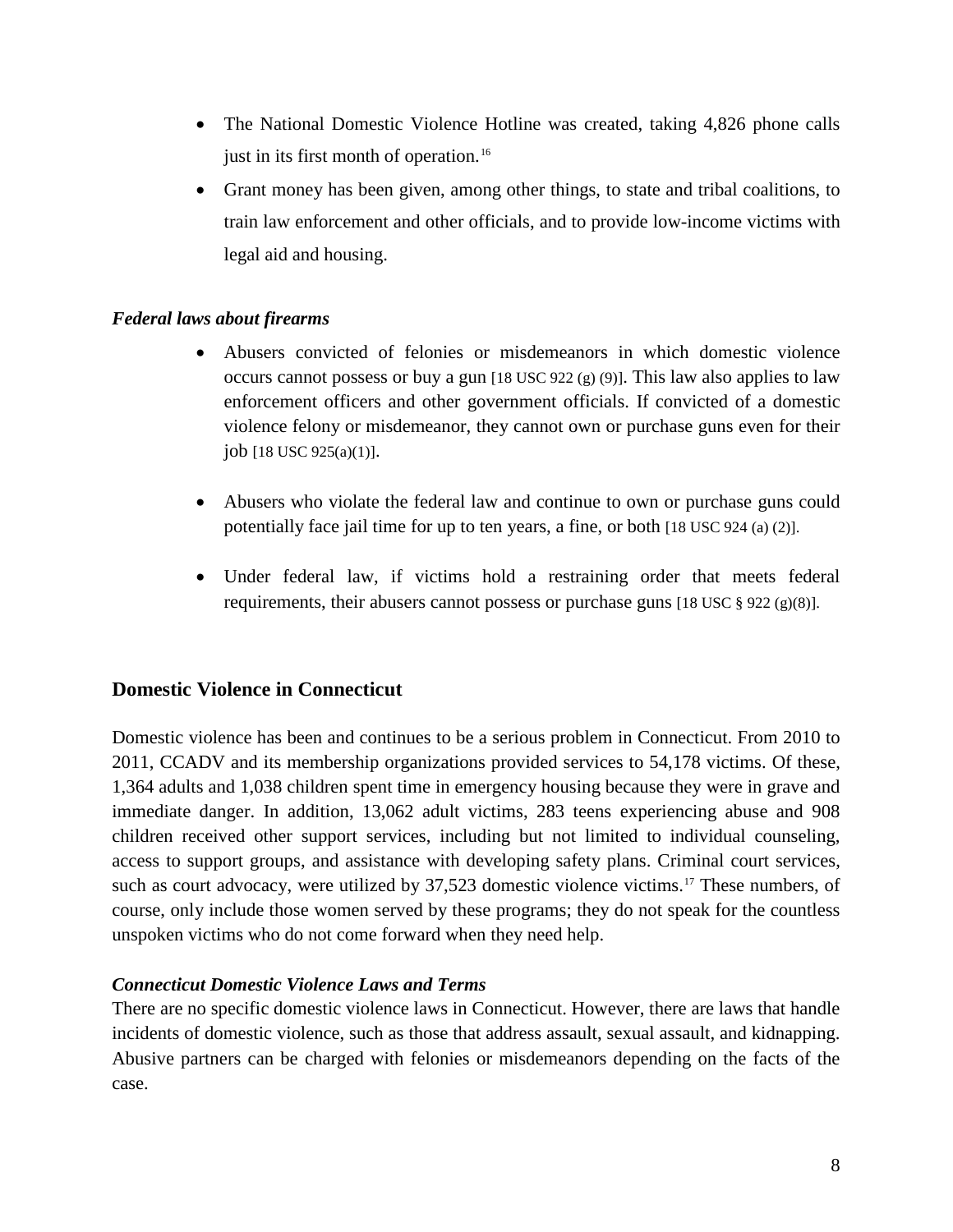The following terms<sup>[18](#page-22-16)</sup> are defined as such in Connecticut law:

- **Family violence**: The Connecticut Judicial system expanded the phrase "domestic violence" beyond signifying abuse between intimate partners. Family violence "means an incident resulting in physical harm, bodily injury or assault, or an act of threatened violence that constitutes fear of imminent physical harm, bodily injury or assault between family or household members. Verbal abuse or argument shall not constitute family violence unless there is present danger and the likelihood that physical violence will occur." [C.G.S. § 46b-38a (1) (2010)]
- **Family or household member**: "means (A) spouses, former spouses; (B) parents and their children; (C) persons eighteen years of age or older related by blood or marriage; (D) persons sixteen years of age or older other than those persons in subparagraph (C) presently residing together or who have resided together; (E) persons who have a child in common regardless of whether they are or have been married or have lived together at any time; and (F) persons in, or have recently been in, a dating relationship." [C.G.S. § 46b-38a (2) (2010)]
- **Family violence crime**: "means a crime as defined in section 53a-24 which, in addition to its other elements, contains as an element thereof an act of family violence to a family member and shall not include acts by parents or guardians disciplining minor children unless such acts constitute abuse." [C.G.S. § 46b-38a (3) (2010)]
- **Protection for animals**: "The court, in its discretion, may make such orders as it deems appropriate for the protection of any animal owned or kept by the applicant including, but not limited to, an order enjoining the respondent from injuring or threatening to injure such animal."

## *Police Approach to Family Violence*

Connecticut has a "mandatory arrest" policy, which seeks to ensure that police are not reluctant to make family violence arrests. They are legally bound to arrest abusers if they believe they have probable cause to do so, regardless of the victim's wishes; police also are protected from legal action should they make a false family violence arrest. However, they do not have to make an arrest if they believe that self-defense was reasonably used. Police may not use the threat of arrest to deter victims from calling for help. They must also stay at the scene of the incident until all threats of imminent violence are eliminated.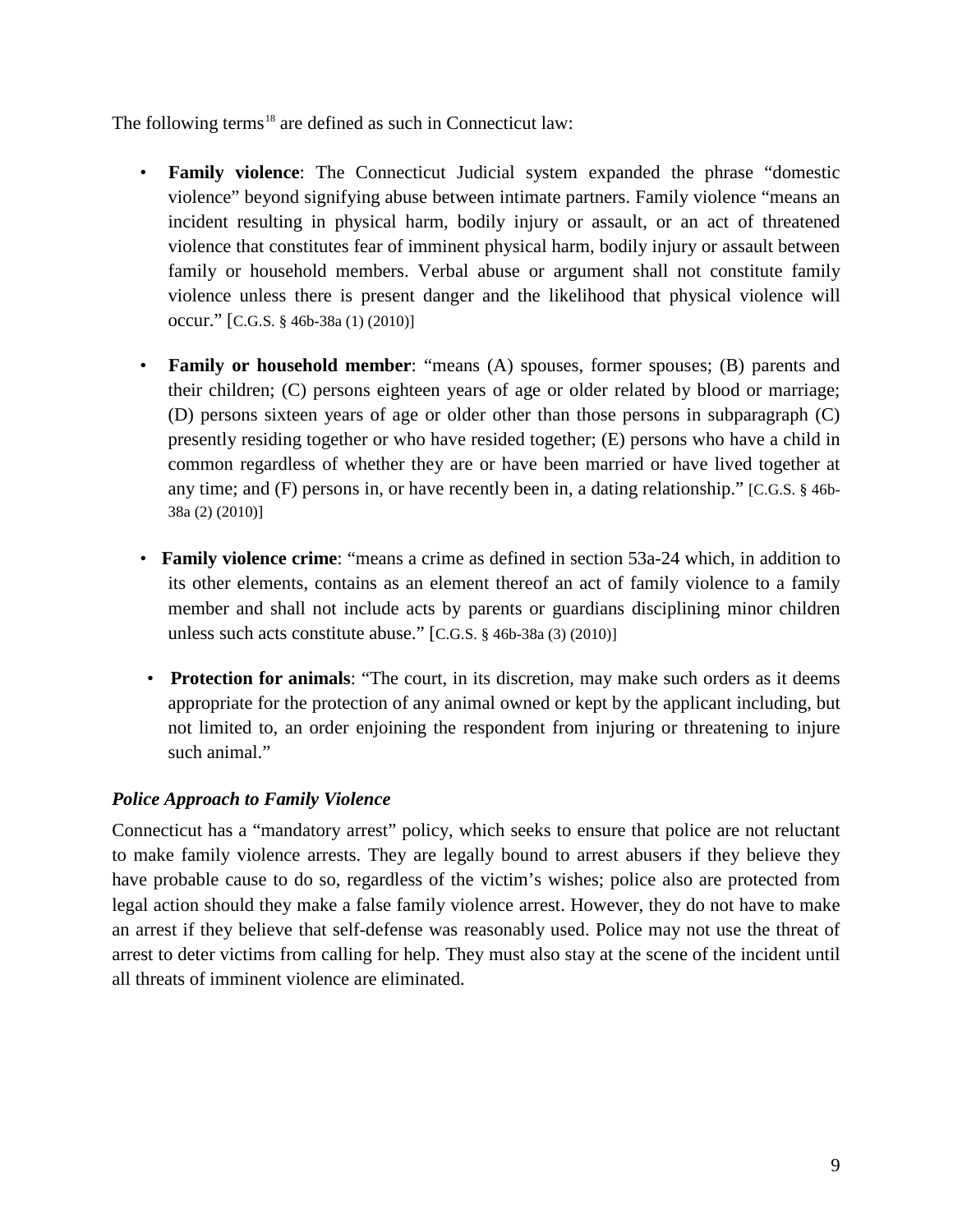## *State firearm laws*

- In addition to federal law, Connecticut law states that guns may not be owned by anyone who has been convicted of a felony as well as a serious juvenile offense [C.G.S.A. § 53a-217].
- Illegal possession or purchase of a gun is considered to be a Class D Felony and those convicted could face 2-5 years of imprisonment [C.G.S.A. § 53a-217; C.G.S.A. § 53a-35a].
- If they reasonably believe that an abuser might hurt another person or himself/herself, police officers and state attorneys have the ability to request in court that the abuser's guns be confiscated for up to one year [C.G.S.A. § 29-38c].
- If they reasonably believe that a family violence crime has occurred, police may also seize firearms or electronic weapons present at the scene, returning them no less than one week afterward (unless mandated otherwise by the court).

## *Restraining Orders vs. Protective Orders*

A **restraining order** is issued in *civil court* and mandates that the accuser not contact or harass his/her victim. If issued a restraining order, the accuser does not necessarily have to be arrested; however, if the accuser violates the terms of the restraining order, he or she could be arrested and prosecuted. In Connecticut, there are temporary (**ex parte**) restraining orders. These are meant to provide immediate protection for up to 14 days, until the court holds a hearing so victims can get a **permanent** restraining order. Permanent restraining orders last for six months. The judge who issues a restraining order can mandate that the accuser move out of a shared house and can grant the victim temporary custody of children.

In Connecticut, there also are **protective orders**. A protective order is issued in *criminal court* after the accuser is arrested for stalking or for a crime of domestic violence. With this order, the judge can potentially mandate that the accuser cannot contact or come near the victim or the victim's children; the judge can also change the terms of the order at any time. Protective orders last until the end of the accuser's criminal court case unless the judge sees fit to terminate it sooner.

As long as they meet federal requirements, restraining orders and protective orders are valid across the United States regardless of what state, territory or tribal county they were originally issued in.

## *Victims' Rights*

Victims of domestic violence in Connecticut all have rights that are protected by law.<sup>[19](#page-22-17)</sup>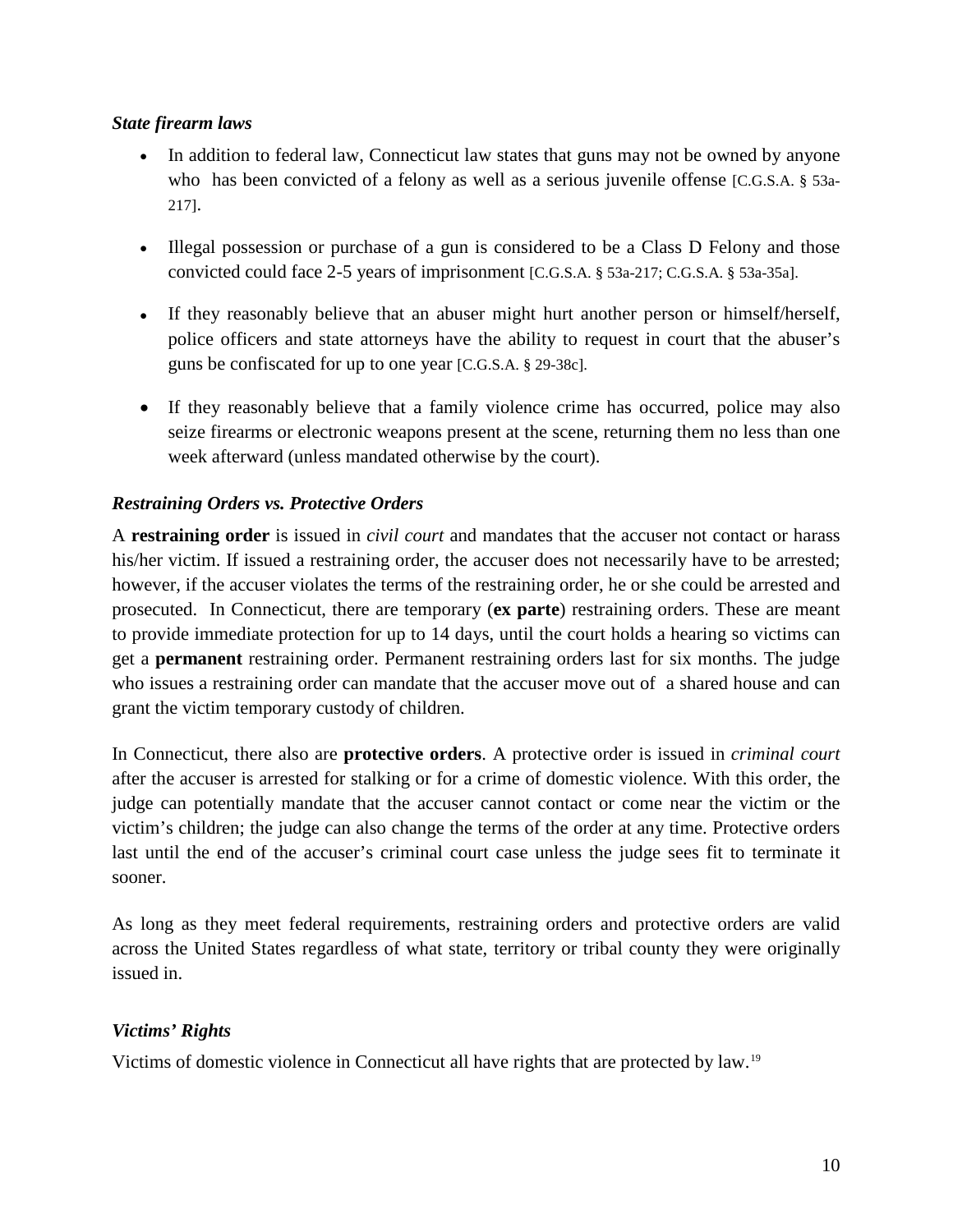- At the scene of a domestic violence incident, victims have the right to assistance in obtaining any necessary medical treatment as well as the "notification of the right to file an affidavit or a warrant for arrest" and information about domestic violence services and/or the Office of Victim Services. [C.G.S. § 46b-38b]
- Victims have the right to request the police department to "return any personal property confiscated by it in the investigation or prosecution of the crime." [C.G.S.  $\S$ § 54-36a(b)(2), 54-36a(d)]
- Victims have the right to apply for a restraining order should they be "subjected to a continuous threat of physical pain or physical injury by a family or household member." [C.G.S. § 46b-15]
- Should they request notification and provide a current address, victims have the right to be notified of judicial proceedings relating to the case of their abusers. These proceedings include the accuser's arrest, arraignment, release pending judicial proceedings, and plea. [C.G.S. § 51-286e]
- Any victim of domestic violence has the right to make a statement before the court or produce a written statement "concerning whether or not the sentence should be reduced, the defendant discharged or the defendant discharged on probation." [C.G.S. § 53a-39]
- An employer may not fire or penalize an employee for obeying a legal subpoena to appear before the court as a witness, or if the employee "attends a court proceeding or participates in a police investigation related to a criminal case in which the employee is a crime victim." [C.G.S. § 54-85b]
- Insurance companies are legally not allowed to limit or deny coverage to victims of domestic violence. [CGS § 38a-816]
- Victims have the right to keep confidential most any information passed between them and a battered women's counselor or sexual assault counselor. This information will not be admitted as evidence unless the victim waives the right to do so. [C.G.S. § 52-146k]

.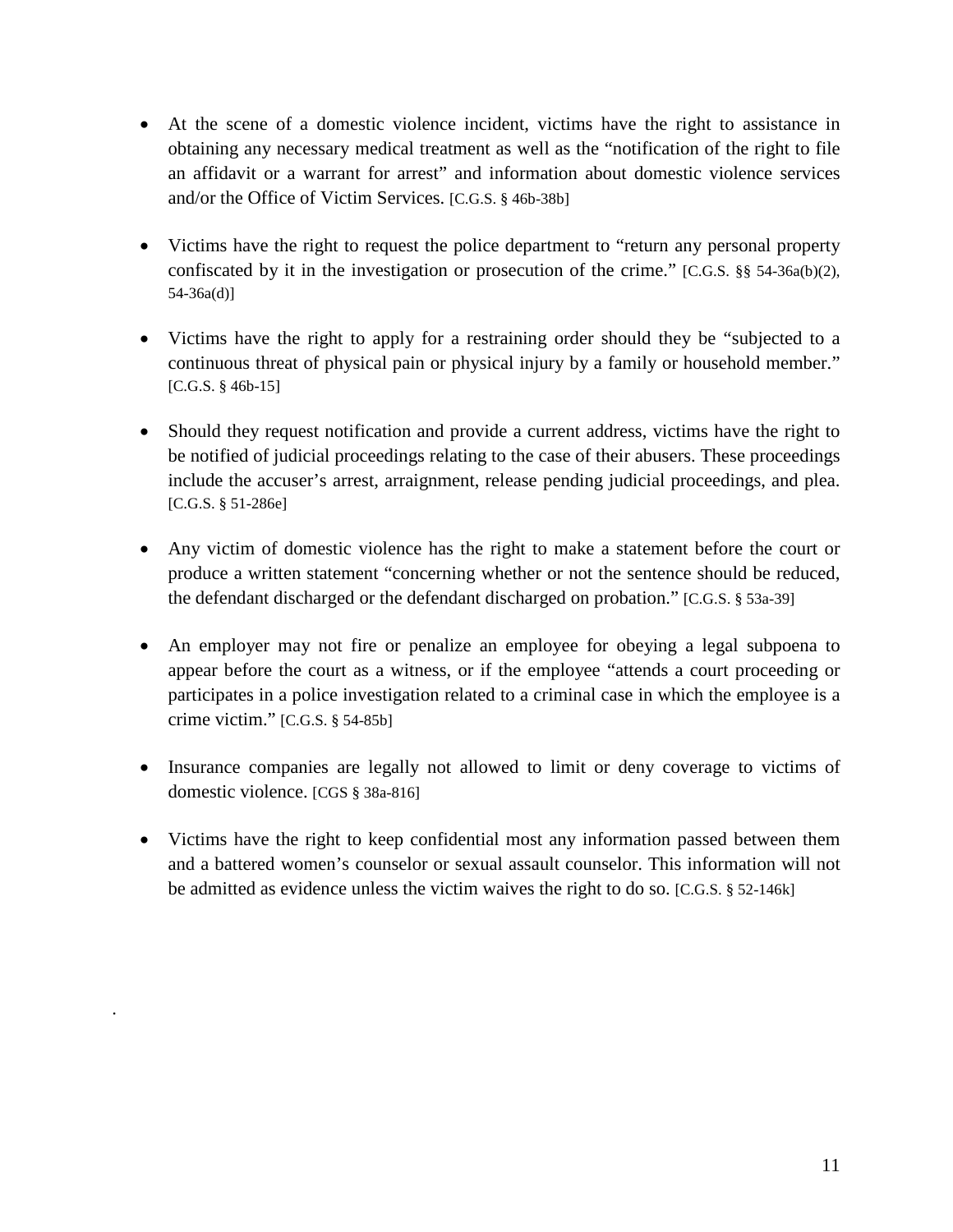## <span id="page-12-0"></span>**Tips on Writing Articles about Domestic Violence Incidents**

In their 2002 study of news coverage of domestic violence fatalities in Washington, Bullock and Cubert state that "journalists can create different pictures of domestic violence and confirm or debunk the myths surrounding it" depending on their choice of sources, words, and placement/repetition of information<sup>[20](#page-22-18)</sup>. Their research uncovered the following facts about Washington media:

- Journalists seldom labeled the crime as a domestic violence incident, choosing instead for their readers to draw their own conclusions. Only 22.6 percent of the articles elaborated on past abuse in the relationship ( 483).
- Coverage rarely illustrated past incidents of abuse in the relationship, which as a result portrayed the violence as an isolated incident. In addition, the crimes were very rarely placed in a broader context of domestic violence.
- Domestic violence overall was portrayed "overwhelmingly in terms of physical harm"; most coverage thus did not include descriptions of psychological or other forms of abuse (483).
- On average, 17 percent of the articles used language that suggested the victim was to blame for her or his own death (486).
- Domestic violence experts were rarely used as sources. Instead, journalists exclusively relied on victims' and perpetrator's friends, family and neighbors as well as police and legal personnel.

Domestic violence is often a complex issue to report as well as emotionally taxing; news reports that fall under this category frequently are of victims' brutal assaults by intimate partners and/or their actual or attempted murders. Consequently, attention to language and sources is especially crucial in coverage of domestic violence issues. The following tips are meant to help journalists report in a way that is informative and accurate while also minimizing harm to victims and their families.

## *Be aware of sources[21](#page-22-19)*

Officials such as police and prosecutors often can provide important information about prior incidents. Even if they do not wish to discuss ongoing cases, ask if they are considering the crime through the lens of domestic violence. It is important to note, nevertheless, that not all police are necessarily neutral sources; they may be unaware of prior abuse within the relationship or simply misconstrue the situation because of personal preconceptions.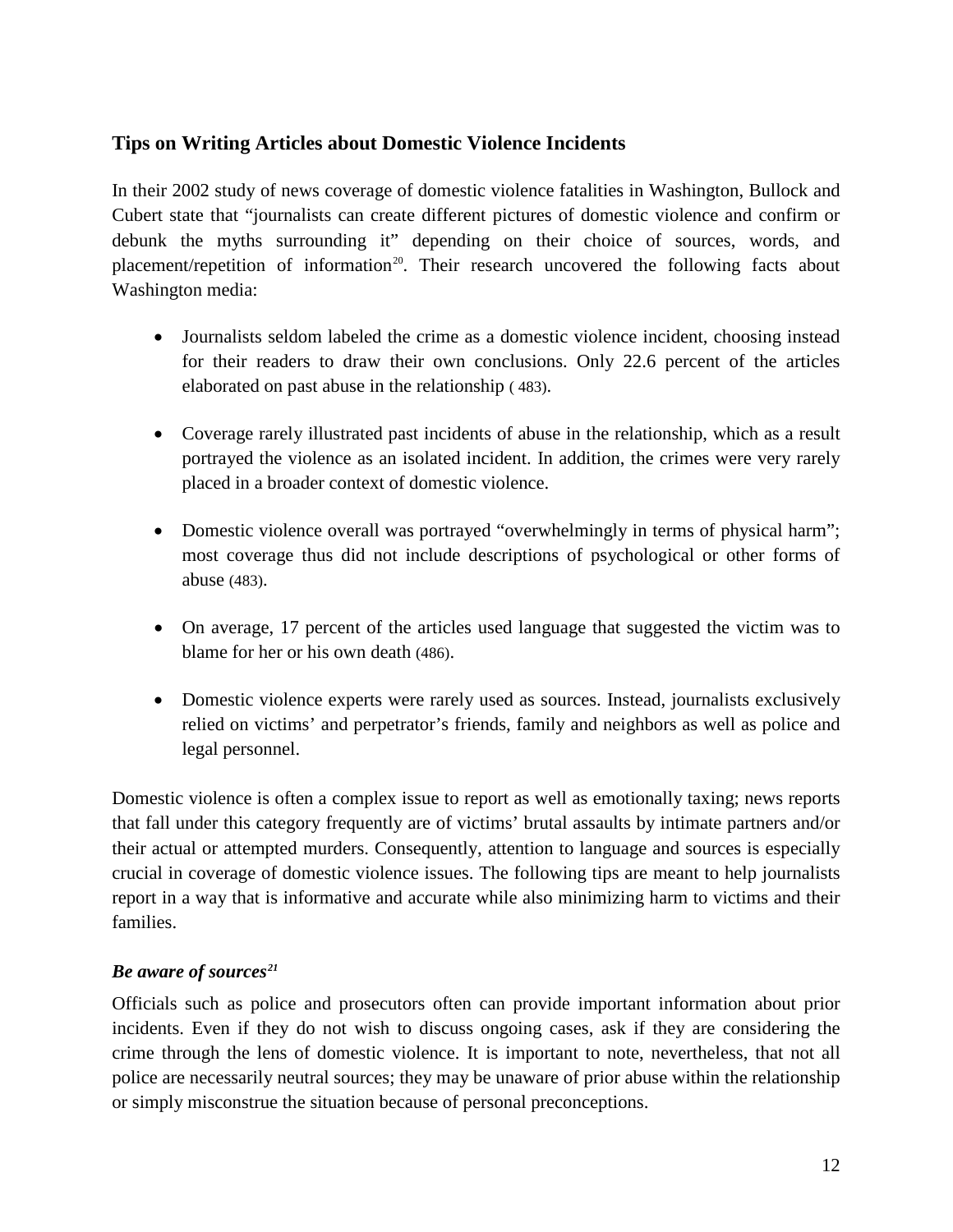While they regrettably are not commonly used as sources, **domestic violence advocates** can provide a wealth of expert information about intimate partner violence in general; they may be able to provide statistical data as well as thorough explanations of domestic violence and how it added to the incident:

Valerie Stafford, executive director of Citizens Against Domestic and Sexual Abuse, said the case is a classic example of how domestic abuse can turn into murder. "He killed her during the process of her probably leaving him," she said. "That's what we try to teach people. That's when it's most violent and dangerous. When the victim is trying to leave and there's no more cards to play." (*Whidbey News-Times*,  $12/9/01$ <sup>[22](#page-22-20)</sup>

Finally, **friends, family,** and **neighbors** are quite often quoted and heavily relied upon for information. People close to the victim might especially be able to provide details of prior abuse within the relationship – details that they personally observed and/or were told by the victim. Neighbors might have previously overheard altercations and called for police intervention. Nevertheless, journalists should treat these sources with a certain measure of caution. Witnesses may be reluctant to speak negatively of abusers, especially if the incident involved death. In addition, many perpetrators successfully portray themselves as pleasant individuals publically while they are privately abusive to their partners. Witnesses may simply have been fooled by this false portrayal:

Neighbors described the husband as a friendly person who kept an immaculate lawn. (*Kitsap Sun*, 11/7/05)

Sources that are close to the abuser should especially be treated skeptically, for they often keep quiet about abuse or positively describe the abuser, in effect obscuring his/her violence:

"They were great people. Doug was the type of guy who would give you the shirt off his back," said a friend. (*Tri-City Herald,* 8/27/06)

Many words describe Trevor Saunders. His friends use words like sweet, accepting, joking, mentor, brother…"Maybe he just had a bad moment, a mistake [when he shot and killed his ex-girlfriend, her co-worker and himself]," said a close friend of Saunders. "We've all made mistakes we wish we could take back…I want people to know Trevor was the kindest guy. It wasn't like Trevor to do anything to hurt anyone." (*The Moscow-Pullman News,* 12/14/05)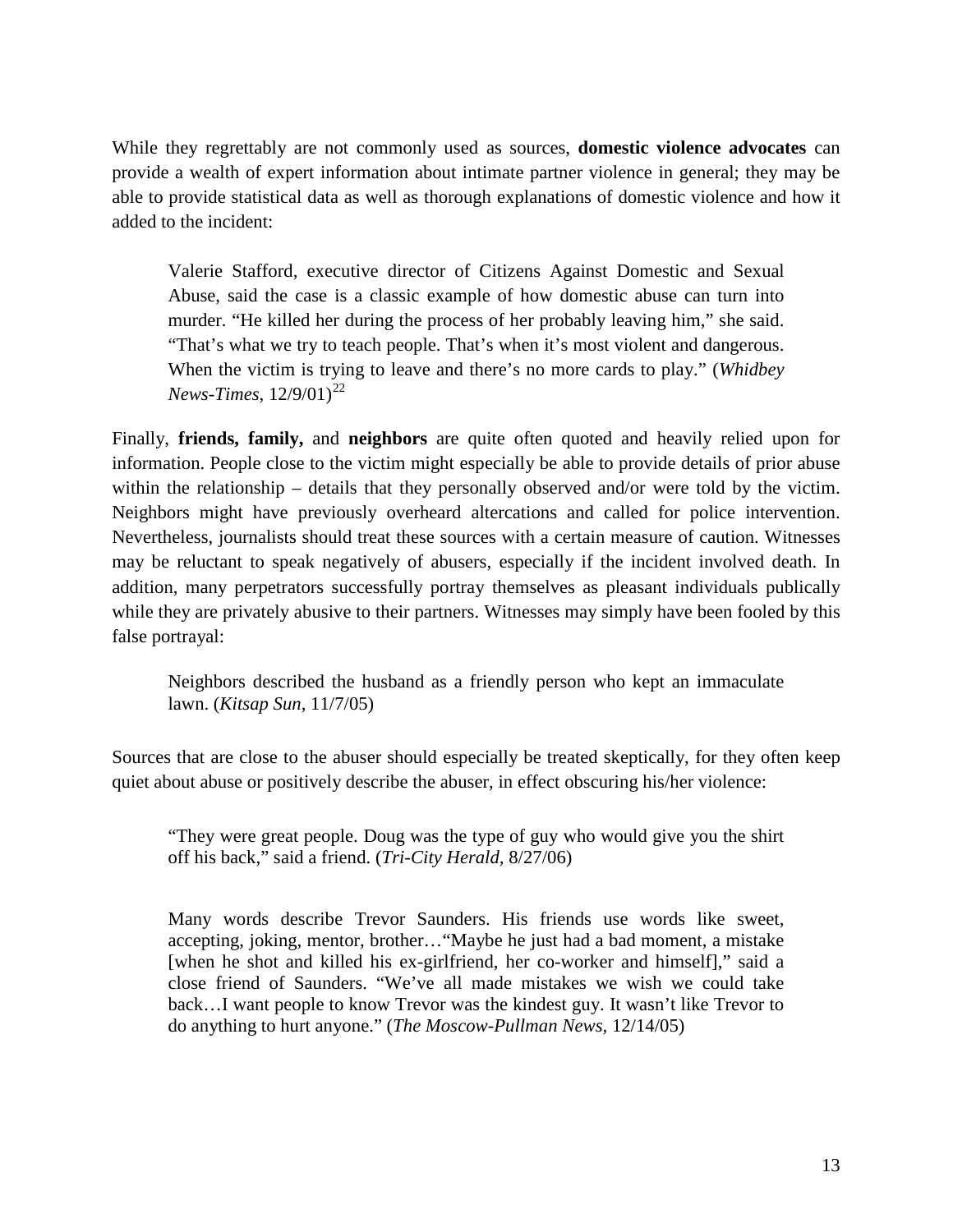#### *Clearly acknowledge crimes in which domestic violence is present***.**

Again, in Connecticut intimate partners include spouses or former spouses, people who have a child together, and people in or recently in a dating relationship. Using the actual term "domestic violence" and labeling the crime as such in and of itself helps readers to identify single incidents within the larger societal problem; simply describing the incident in whatever strength of detail does not necessarily mean that readers will draw accurate conclusions. The following story clearly labels the crime as one of domestic violence:

"It is clear that Carolyn Durall experienced a life of coercive control by her husband, capped by the violent murder," [King County Superior Court Judge Deborah] Fleck said. "This murder was the ultimate act of domestic violence." (*Seattle Post-Intelligencer*, 10/7/00)

#### *Uncover past abusive behavior to help demonstrate the patterns of domestic violence.*

Reporters can look for legal action taken against perpetrators: were there past police responses? Were there restraining/protective orders ever in place – and if so, were they ever violated? Other factors to consider are patterns of control within the relationship. The perpetrator might have restricted the victim's flow of money (e.g. denying access to bank accounts or work) and/or ability to see family and friends. Additional signs of controlling/intimidating behavior include threats to hurt him/herself, the victim or their children or pets; possession of and threat with guns or other weapons; jealousy and demands to constantly know the victim's location; constant criticism of victim; and destruction of property:

Court records show that Collelo applied for, and received, a protective order in May, asking to keep Barber away from her, their residence and their children. In her petition, Colello said Barber had thrown kitchen chairs, breaking them and putting holes in the wall while screaming at her. In previous incidents, he pushed her often and gave her a black eye while she was pregnant, the petition said. In 1995, he threw her through a door and was arrested, but the case was thrown out because she told the judge everything was all right, the petition stated. (*South County Journal*, 8/8/01)

## *Do not paint domestic violence as isolated incidents that are committed only by 'abnormal' people.*

Perhaps one of the most important messages that a journalist can send about domestic violence is not just its unacceptability but the fact that it is a pervasive, social issue. To effectively present this perspective, avoid language that suggests the incident is somehow beyond all realm of understanding. Stating that the motive for a murder is 'without reason' or that a perpetrator mysteriously 'snapped,' for example, obscures the perpetrator's abusive and long-term desire for power and control.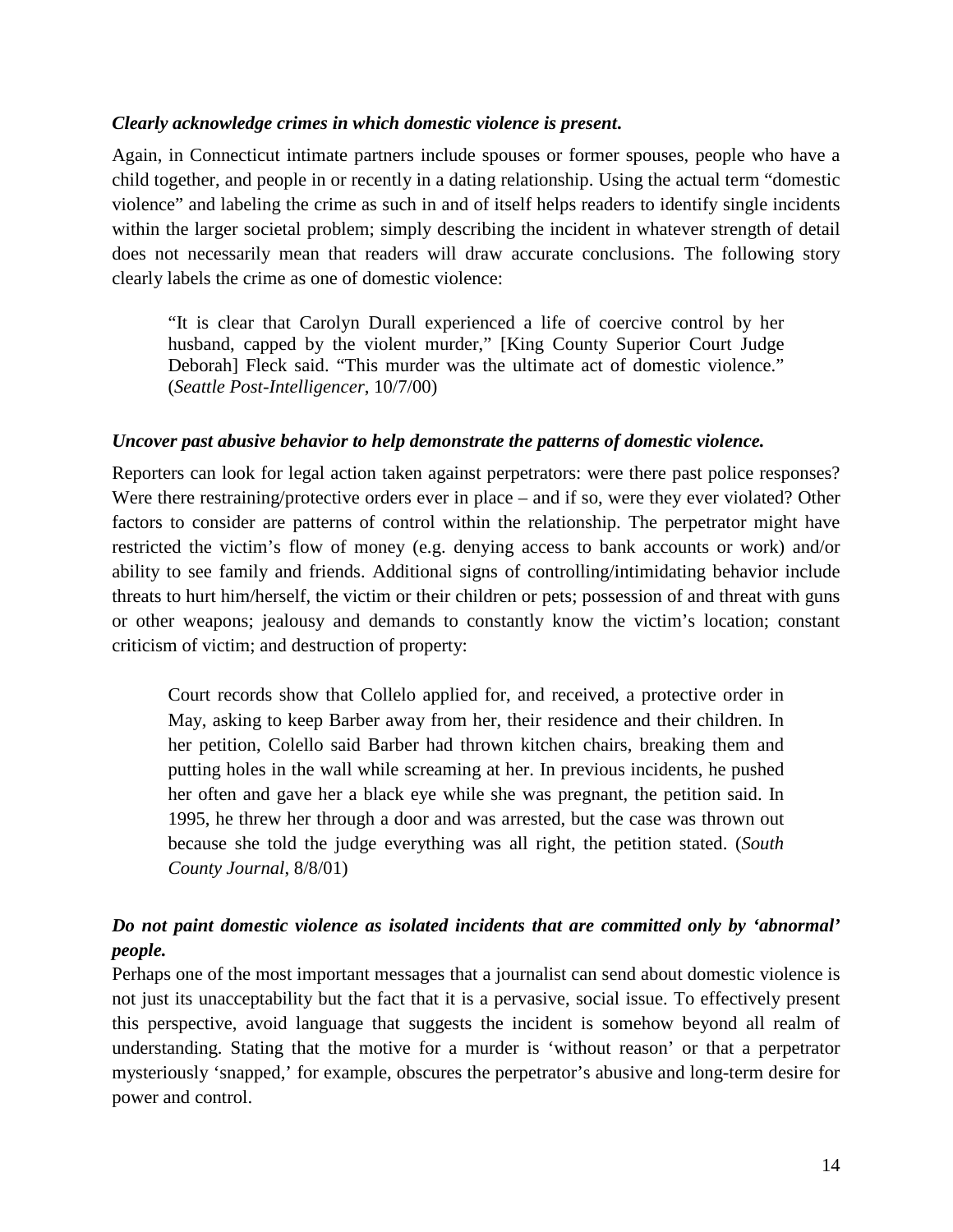Another way of mistakenly portraying domestic violence as isolated incidents is to suggest that it occurs only with certain types of people who can be singled out and easily identified. Journalists commonly use neighbors as exclusive sources although they are often not very knowledgeable about or close to the victim and abuser. According to Bullock and Cubert, several statements in the Washington media were used from neighbors who described couples as "weird" or "antisocial" – in effect implying that social deviance is a select marker of domestic violence (490). Other stories included testimony from neighbors who expressed surprise that the crime occurred, describing the perpetrator with words like "nice" "clean-cut" and "upbeat" (490). Such language implies that the perpetrator should in fact be easily identified, and that 'normal' people do not commit domestic violence when the opposite is true.

It thus is helpful to place the story within the broader context of domestic violence. As was mentioned, simply labeling the crime as one of domestic violence allows readers to have vocabulary that connects a single incident with the wider picture. Use local, state and/or national statistics to provide a point of comparison in addition to consulting domestic violence advocates for their perspective. Another way of expanding the story would be to include the costs of domestic abuse to society as a whole.

## *Do not use victim-blaming language.*

Bullock and Cubert also note that one article quoted a victim's ex-sister-in-law who said that the victim had a "'habit of getting with men that abused her'" – thus suggesting that the victim to some extent actively chose violent relationships and so shouldered part of the blame for the resulting abuse (491). Responsibility for abuse lies with the abuser and not with the victim, and this message should be clear throughout coverage of the incident. Simply posing the question of why a victim might have remained in the relationship (or quoting people who ask this question) also shifts blame to the victim. Journalists can inform readers of obstacles that forced her/him to stay, making sure that none of the victim's reasons are portrayed as invalid; journalists should also make clear that none of the victim's actions or choices justified any form of abuse. The following is a clear example of victim-blaming language:

Outside of court, defense attorney James Egan said the shooting was a "terrible, terrible tragedy," but he defended his client as an otherwise law-abiding citizen who became embroiled in a rocky marriage. The problems started, Egan said, when the couple moved to the Tri-Cities and Tara Jensen began receiving letters from Justin Matyas, an inmate at the Washington State Penitentiary in Walla Walla…Egan says the letters from Matyas coerced Tara Jensen into witchcraft, putting a strain on the Jensens' marriage. "It drove him crazy," Egan said. "That and [her] drinking." (*Tri- City Herald,* 9/27/00)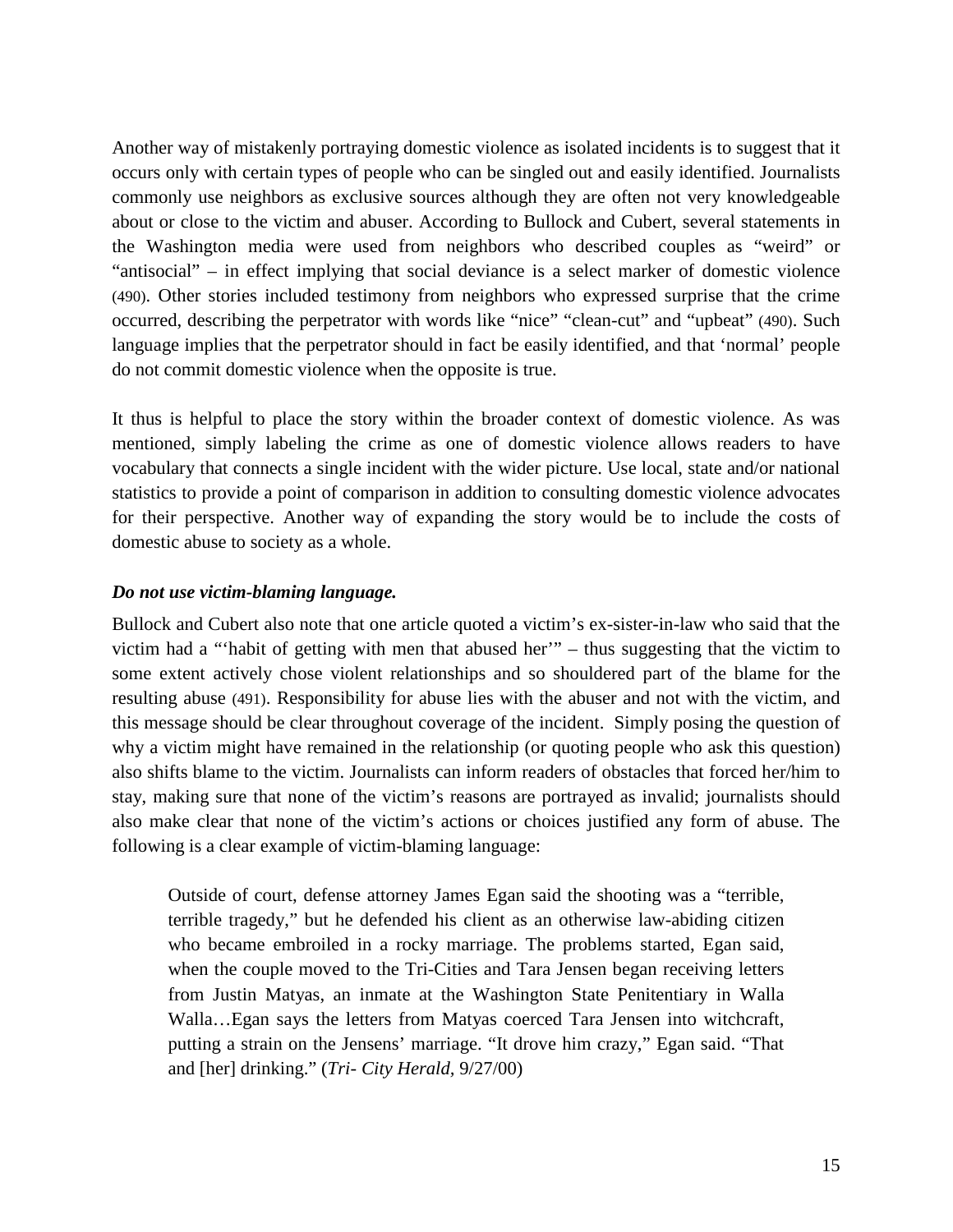#### *Similarly, note that the abuser is always responsible for his/her actions.*

Do not focus on or validate excuses for batterers' behavior. Many abusers, especially those who are male, have grown up in abusive households. Including this history is relevant because it helps to demonstrate domestic abuse as a pattern of violence with far-reaching consequences. Nevertheless, when presenting such accounts it should be made clear that batterers are still responsible for their behavior and that abuse is a choice: there are countless people who have endured violent childhoods but choose not to engage in aggressive behavior. Similarly, domestic violence is not a substance abuse problem, nor is it an anger management problem. While drugs and alcohol may escalate abuse, they do not cause it. Battering is not a momentary loss of temper but rather a pattern of methodical and violent behavior that abusers especially direct at intimate partners. Abusers who complete substance abuse and anger management programs as a whole do not change their aggression.

## *Do not excessively focus on characteristics such as ethnicity and socioeconomic class, especially as a means of explaining the crime.*

Domestic violence affects people of all backgrounds and is not the domain of only certain groups; overemphasizing select characteristics of the abuser and/or victim detracts from this message. Moreover, it wrongly assumes that all members of a certain group (working-class people, Latinos, Muslims, youth, etc.) act, think and feel the same way. There also is a danger that blame for the abuse will shift to that group rather than the individual who committed it. Abusers are responsible for their own actions and ultimately make their own decision to commit violence. The following story describes a Hong Kong man and blames culture for his act of homicide:

He [Sam Lau] planned, acted, and executed—in the end rounding up the family in an upstairs room of the home they bought seven years ago and shooting them in front of each other. The experts guess it could have been a cultural instinct—a disgrace to kill only himself and leave his family to bear the onus of his suicide and possible financial ruin. (*Eastside Week,* 6/25/97)

#### *Strike a balance in description.*

Try to portray the crime accurately but without exceedingly graphic language. Respecting victims is important, so avoid sensationalizing the crime. At the same time, be very mindful of wording and language that minimizes the crime. Regardless of if it occurred between intimate partners, rape should never be worded as "sex" or "an affair," for example. In addition, wording abuse as "relationship problems" suggests that both parties contributed in creating a negative environment, which obscures the reality that one intimate partner regularly committed violence against the other: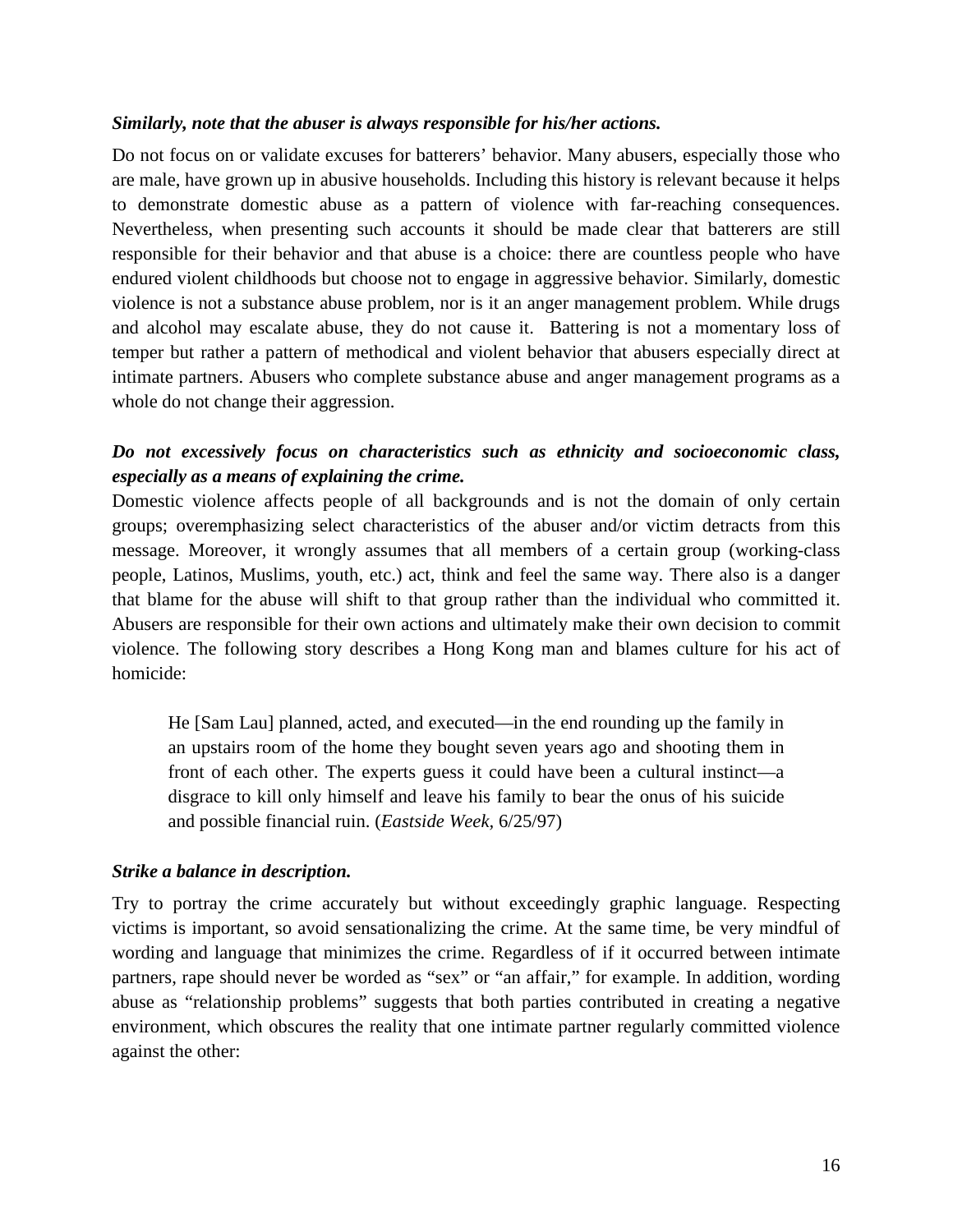He [the police chief] said the couple's tempestuous relationship could be to blame for the slaying. *(Seattle Times,* 2/3/07)

Last month, Pheach moved out when years of marital difficulties came to a boiling point, Murray said. (*Seattle Post-Intelligencer*, 11/10/97)

## *Include preventative information about domestic violence and resources that readers can consult.*

Ultimately, domestic violence should not be treated as inevitable or unstoppable. Illustrating the warning signs and clarifying the myths of abusive relationships (those that pertain to the incident as well as others) can open up important conversations about domestic violence and help readers become more aware of the health of their own relationships. Include resources for victims of domestic violence, for media has the potential to reach countless of the victims who do not know that help is available. Information can be incorporated throughout the article or included in a sidebar. The following is a good example:

Kelly Abken, executive director of Domestic Violence Services…said it's important for the community to band together (and) support victims…Domestic Violence Services of Benton and Franklin Counties operates a confidential shelter for victims of domestic violence...Victims can reach the shelter 24 hours a day at 582-9841 or 1-800-648-1277. (*Tri-City Herald,* 6/4/05)

## <span id="page-17-0"></span>**Tips for Interviewing Survivors**[23](#page-22-21)

When covering a domestic violence incident, journalists might want to interview surviving victims themselves to give a more precise account of the incident. It is important to realize that the survivor to some extent will have to revisit an abusive, complex and emotionally painful relationship; journalists who want to obtain an accurate account of the incident should thus prioritize the survivor's well-being. The following tips are provided to help interview survivors without inducing further trauma.

Note: There are many contacts at domestic violence agencies who are more than willing to contribute to news articles. It is important to be aware, however, that it is not possible to simply call these agencies at the last minute and ask to interview survivors. Most agencies do not have lists at their disposal of survivors who would be willing to be interviewed, so it takes time to find somebody. It also might not be possible to be put in contact with specific survivors who have recently entered received services; as a whole, domestic violence advocates have confidentiality agreements and cannot disclose the names of clients.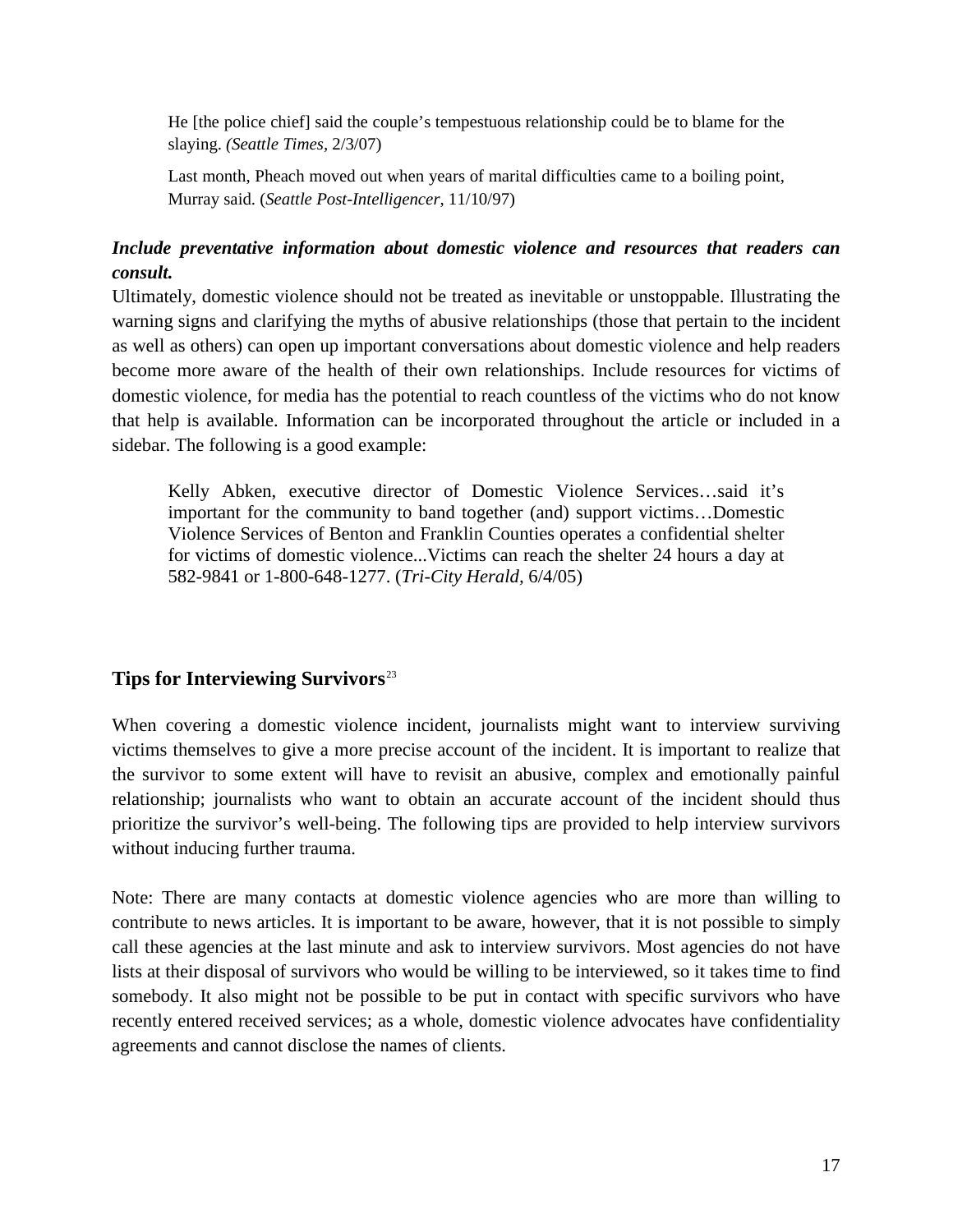- Respect survivors' right to decline being interviewed or photographed. If they agree to an interview, give them a say in when and where the interview will take place; also respect their right to have another person present if they wish.
- Be sure to take some time before the interview to help the survivor feel respected and secure. Explain the story you wish to write and exactly how the interview will be incorporated. Develop a set of ground rules and be sure to follow them. Ask which topics and questions are off-limits.
- The aforementioned tips for writing articles about domestic violence should also be used for structuring the language of the interview. Do not word questions in a way that implies that the survivor was to blame for her/his abuse, or focus too much on such things as her/his ethnicity. Do not push for the 'gory' details; especially if worded insensitively, questions about specific traumatic events can trigger intense, painful flashbacks for the survivor.
- Be aware of your own biases so as not to reflect them in your questions and demeanor. For instance, even a subtle hint of homophobia will likely create a hostile environment for an LGBT survivor.
- Do not attempt to coerce the survivor into answering questions (such as telling her/him that you will get the information elsewhere if s/he doesn't answer your questions). Do not rush the interview, even if you have a pressing deadline. Allow time for breaks, if necessary. If the survivor becomes overwhelmed, give enough time to allow her/him to compose herself/himself before asking more questions.
- Ask about the survivor's strengths as well as abusive experiences. How did s/he become a survivor rather than a victim – what obstacles did s/he overcome?
- Check the accuracy of facts such as dates, names, and places multiple times before printing the article. If possible, allow the survivor to read your work beforehand so that any misinformation can be corrected. Give the survivor your contact information in case s/he has further questions or would like to clarify any printed errors.
- *Keep the survivor safe.* Many survivors of domestic violence continue to face very real dangers from their former partners. Ask if the survivor would like to use an alias and avoid sharing sensitive information (such as the survivor's current location) in the article or with other people.
- Ask what else you can do to keep the survivor safe.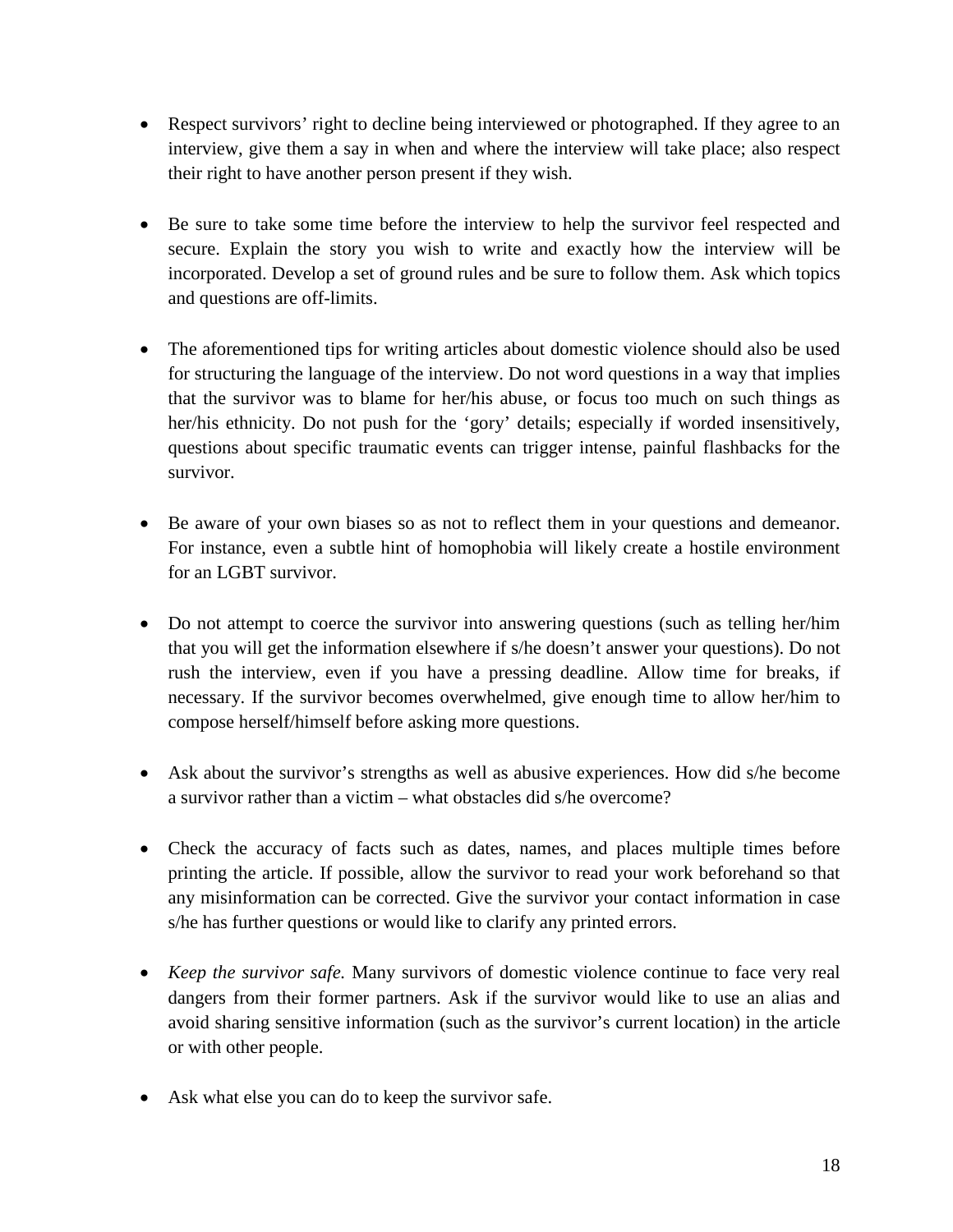## <span id="page-19-0"></span>**Resources**

#### *Hotlines:*

24-hour CT Statewide Domestic Violence Hotline: (888) 774-2900

24-hour National Domestic Violence Hotline: 1-800-799-SAFE (1-800-799-3224), TTY 1−800−787−3224

*The National Domestic Violence Hotline offers over 170 different languages through interpreter services.* 

24-hour CT Sexual Assault Crisis Services hotline: 1-888-999-5545 English 1-888-568-8332 Español

#### *Organizations:*

Connecticut Coalition Against Domestic Violence

90 Pitkin Street East Hartford, CT 06108 (860) 282-7899 Phone (860) 282-7893 Fax www.ctcadv.org

*Note: Hotlines and contact information for all of CCADV's member programs can be found on the website.*

Our *td411* teen dating violence app (which offers teens information on health relationships) can be downloaded onto iPhones and Androids. It can also be accessed through the website at www.td411.org.

#### CT State Office of Victim Services

225 Spring Street, Fourth Floor Wethersfield, Connecticut 06109 (860) 263-2760 Email: OVS@jud.ct.gov <http://www.jud.ct.gov/crimevictim>

#### CT Office of the Victim Advocate

505 Hudson Street, 5th Floor Hartford, CT 06106 (860) 550-6632 <http://www.ct.gov/ova/site/default.asp>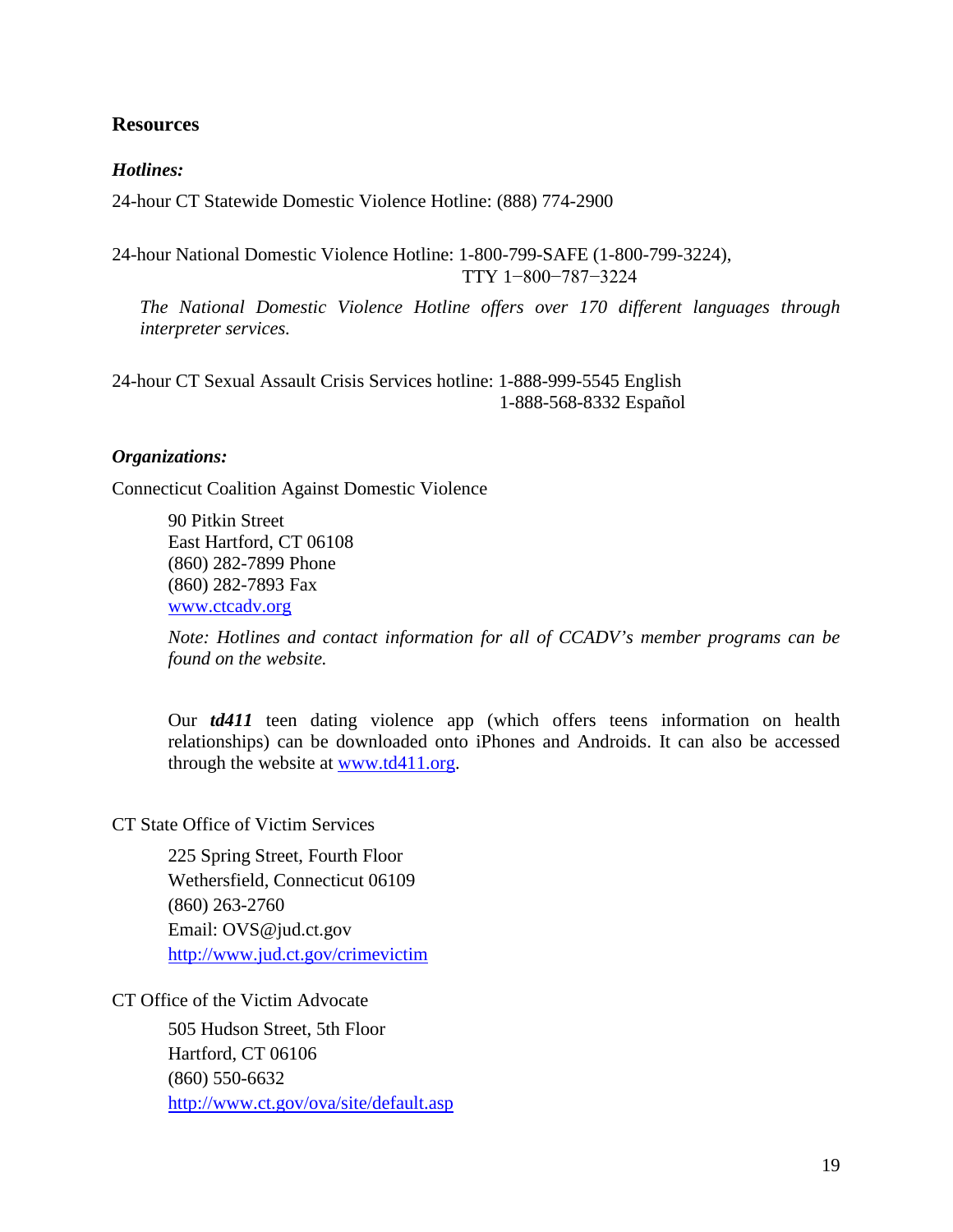Greater Hartford Legal Services

999 Asylum Ave., 3rd Floor Hartford, CT 06106 (860) 541-5000 Phone (860) 541-5050 Fax Email: ghla@ghla.org [http://www.ghla.org](http://www.ghla.org/)

## National Coalition Against Domestic Violence

One Broadway, Suite B210 Denver, CO 80203 (303) 839-1852 Phone (303) 831-9251 Fax Email: mainoffice@ncadv.org [http://www.ncadv.org](http://www.ncadv.org/)

## National Network to End Domestic Violence

2001 S St NW, Suite 400 Washington, DC 20009 (202) 543-5566 Phone (202) 543-5626 Fax <http://www.nnedv.org/>

 *Useful website from NNEDV that details federal and state domestic violence laws:* [http://www.womenslaw.org](http://www.womenslaw.org/)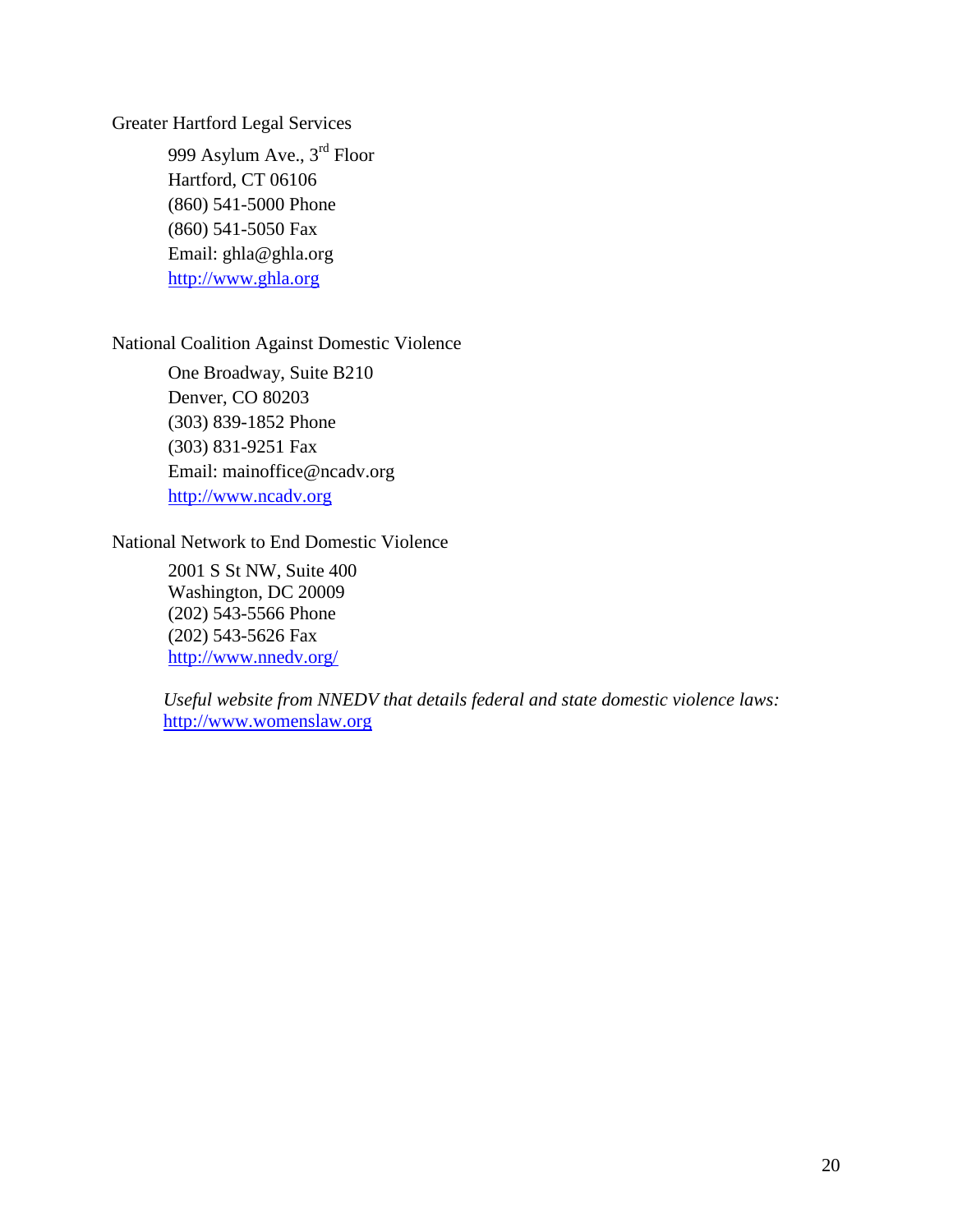## <span id="page-21-0"></span>**Acknowledgements**

The Connecticut Coalition Against Domestic Violence would like to gratefully acknowledge the Washington State Coalition Against Domestic Violence for allowing us the use of the newspaper examples in their media guide.

In addition, the Rhode Island Coalition Against Domestic Violence generously gave us permission to incorporate tips from their group of survivors SOAR (Sisters Overcoming Abusive Relationships) into our interviewing guide. Their direct quotes can be found inn RICADV's handbook for journalists, the link to which is listed below.

Very appreciative thanks also go to Jane Doe, Inc. for allowing us to adapt their excellent "Sources to Consider" section of their media guide into our own.

Overall, we would like to acknowledge the media guides that were helpful resources in structuring this one. We highly suggest that journalists look to them for further information and tips.

 Washington State Coalition Against Domestic Violence: [http://www.wscadv.org/docs/Media\\_Guide\\_2008.pdf](http://www.wscadv.org/docs/Media_Guide_2008.pdf)

Rhode Island Coalition Against Domestic Violence <http://www.ricadv.org/en/media/handbook-for-journalists.html>

Jane Doe, Inc. [http://www.janedoe.org/site/assets/docs/JDI\\_DVHomicide\\_MediaGuide.doc](http://www.janedoe.org/site/assets/docs/JDI_DVHomicide_MediaGuide.doc)

Nevada Network Against Domestic Violence [http://www.nnadv.org/pdfs/Press\\_Room/Covering%20Domestic%20ViolenceMedia%20](http://www.nnadv.org/pdfs/Press_Room/Covering%20Domestic%20ViolenceMedia%20%20%20%20%20Guide.pdf)  [Guide.pdf](http://www.nnadv.org/pdfs/Press_Room/Covering%20Domestic%20ViolenceMedia%20%20%20%20%20Guide.pdf)

Interpersonal Violence Resource Guide for New Hampshire Media <http://128.121.25.104:8080/awweb/awarchive?type=file&item=18752>

While the descriptions/adaptations of the Bullock and Cubert study and Dart Center interviewing tips are original, we initially found them in the NH, RI and WA media guides.

<span id="page-21-1"></span><sup>&</sup>lt;sup>1</sup> Battering Victimization Among a Probability-Based Sample of Men Who Have Sex with Men

<sup>(</sup>MSM).American Journal of Public Health, 92,1964-1968. National Coalition of Anti-Violence Programs (1998). Annual Report on Lesbian, Gay, Bisexual, Transgender Domestic Violence.